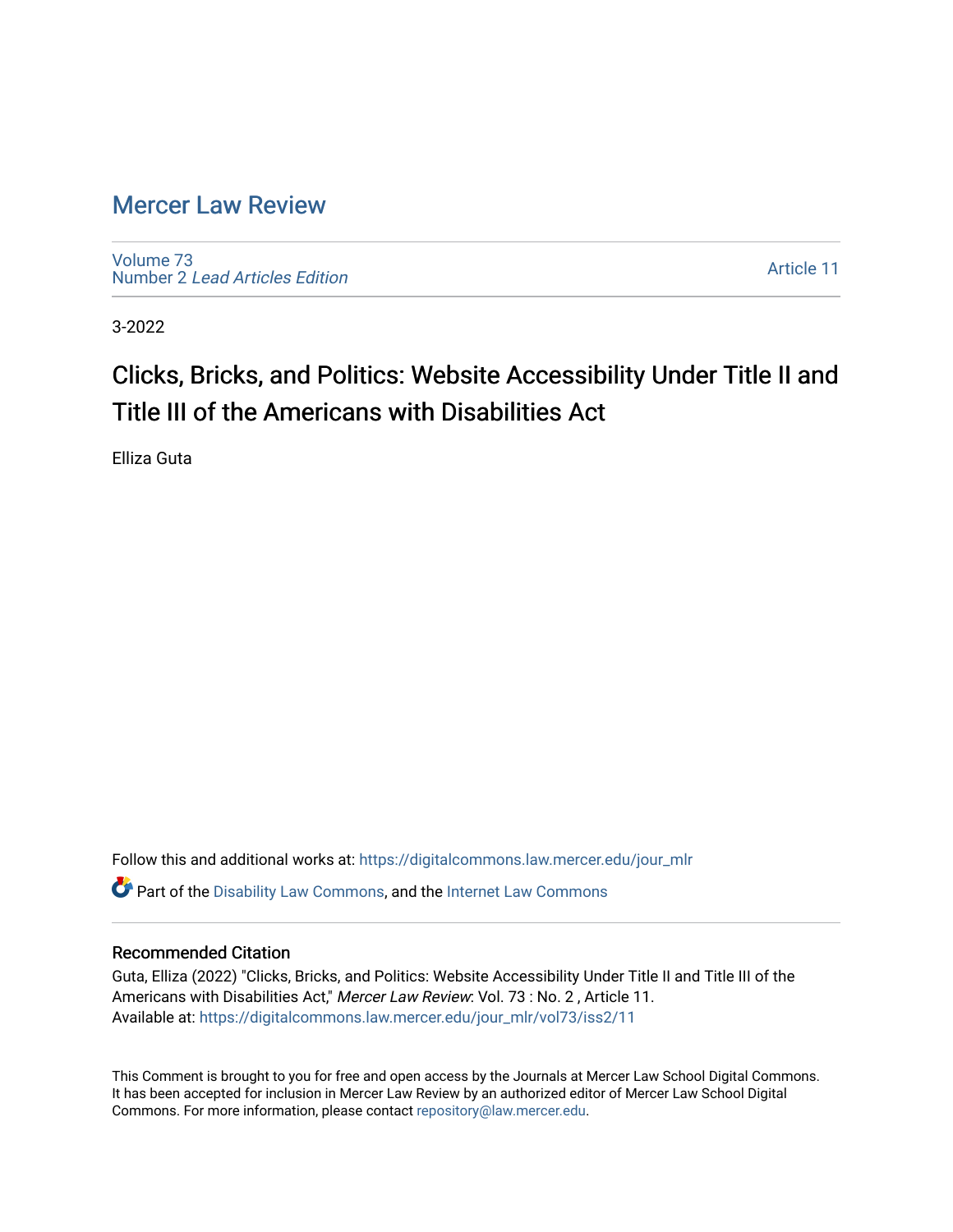# **Clicks, Bricks, and Politics: Website Accessibility Under Title II and Title III of the Americans with Disabilities Act**

## **Elliza Guta\***

#### I. INTRODUCTION

The Internet's role in modern society is constantly expanding. While only a few thousand websites were in existence in the early 1990s, there are almost two billion active websites today.<sup>1</sup> Every major business, news source, health care provider, and government entity has an online presence and the nation's reliance on the Internet is growing. The role of the Internet in Americans' daily lives is not a new phenomenon, but in the wake of the COVID-19 pandemic, the use of the Internet and online technology has dramatically increased. Whether it's grocery shopping, zoom-school, or checking local infection rates, the pandemic has only further cemented the role of websites and online media platforms in our lives.<sup>2</sup>

Despite the increasing importance of the Internet, many websites remain inaccessible to over sixty million disabled individuals living in America today. <sup>3</sup> While the advent of new assistive technologies makes it

#### 693

<sup>\*</sup>First, I would like to thank Professor Steve Johnson for his advice and guidance during the writing and editing process. This article would not have been possible without his mentorship. Second, I would like to thank my family for their unwavering support and encouragement throughout my legal education. Lastly, I want to thank God for the many blessings He has given me—the opportunity to go to law school, to have my work published, and to amplify the voices of the disabled community. To Him be the glory.

<sup>1.</sup> *Total Number of Websites*, INTERNET LIVE STATS, https://www.internetlivestats.com/total-number-of-websites/ (last visited Jan. 5, 2022).

<sup>2</sup>*. See* Randy Pavlicko, *The Future of the Americans with Disabilities Act: Website Accessibility Litigation After Covid-19*, 69 CLEV. ST. L. REV. 953, 954 (2021).

<sup>3.</sup> One in four individuals in America has a disability. *Disability Impacts All of Us,* CDC, https://www.cdc.gov/ncbddd/disabilityandhealth/infographic-disability-impacts-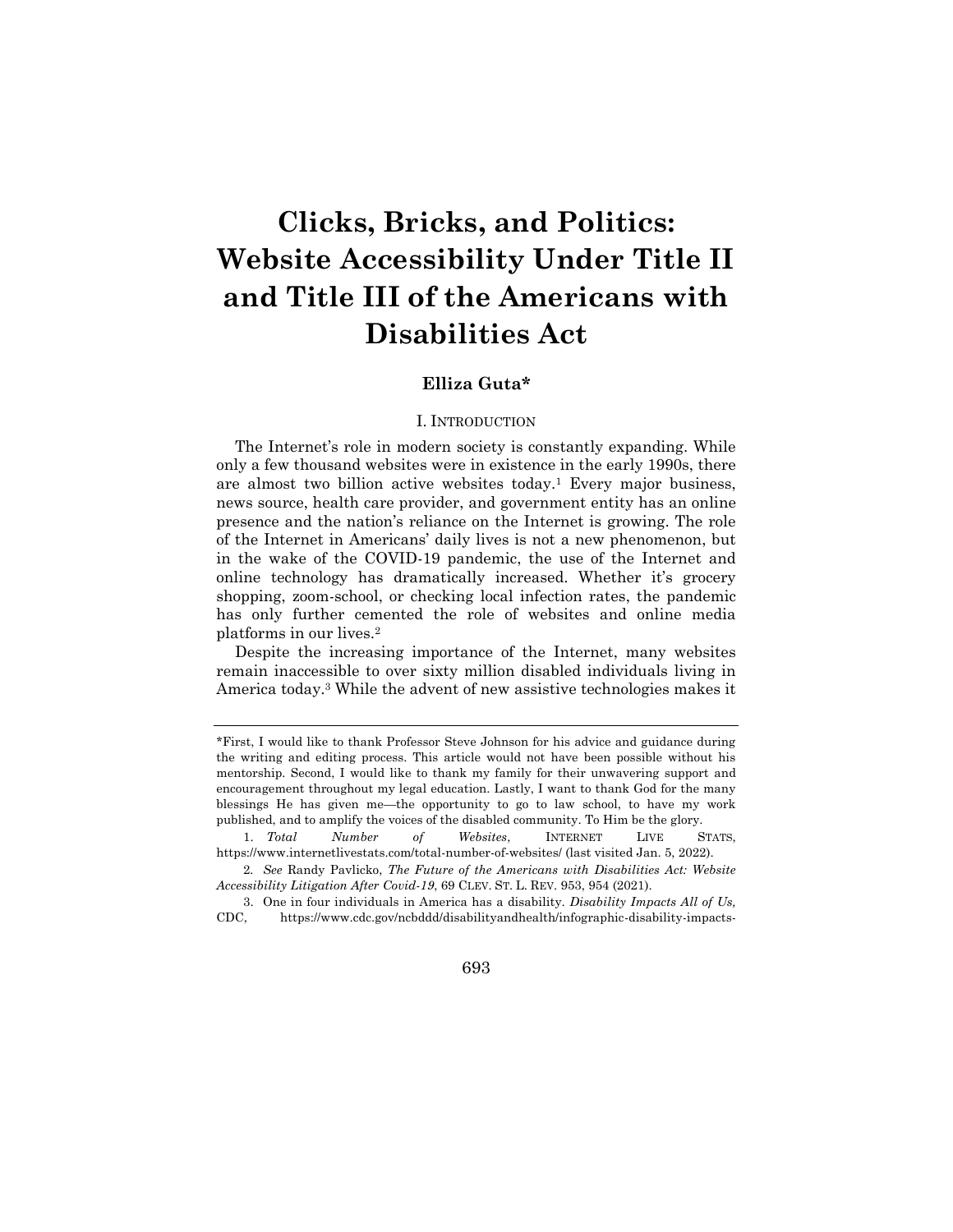possible for disabled individuals to access the Internet and use computers in ways that were previously impossible, the "digital divide" persists as businesses continually fail to create and modify websites to work with assistive technologies.<sup>4</sup> The large-scale transition from brick-and-mortar services to "click-and-mortar" services illustrates that the problem of website accessibility is not disappearing anytime soon.<sup>5</sup> In response to this growing problem, the disabled community has filed countless lawsuits against both government and private entities under the Americans with Disabilities Act (ADA).<sup>6</sup>

Although the ADA was created to remedy the pervasive problem of discrimination against disabled individuals, the ADA's application to websites remains unclear. The majority of website accessibility claims have been filed against private entities under Title III of the ADA.<sup>7</sup> For over twenty years, courts have debated whether websites are places of public accommodation subject to Title III's accessibility requirements.<sup>8</sup> Recently, there has been an influx of claims brought against public

5. Alexandra Twin, *Click and Mortar*, INVESTOPEDIA, https://www.investopedia.com/terms/c/click\_and\_mortar.asp (last visited Jan. 5, 2022); *See also* Christopher Mullen, *Places of Public Accommodation: Americans with Disabilities and the Battle for Internet Accessibility*, 11 DREXEL L. REV. 745 (2019).

6*. See*, *e.g.*, Ernesto Claeyssen, *Buy It on the 'Gram: The Need to Extend the Americans with Disabilities Act to the E-Commerce World*, 72 RUTGERS U.L. REV. 1517, 1523 (2021); Ashley Cheff, *The Website Accommodations Test: Applying the Americans with Disabilities Act to Websites*, 26 WM. & MARY J. RACE, GENDER & SOC. JUST. 261 (2020).

all.html#:~:text=61%20million%20adults%20in%20the,is%20highest%20in%20the%20Sou th (last visited Jan. 5, 2022). After surveying the top one million websites, WebAIM, a non-profit website accessibility evaluator, concluded that 97.4% of websites remain inaccessible to individuals with disabilities. *The WebAIM Million: An Annual Accessibility Analysis of the Top 1,000,000 Home Pages*, WEBAIM, https://webaim.org/projects/million/ (last visited Jan. 5, 2022). Of the seventy-two most frequently used government websites, 30% had inaccessible homepages. Natalie Alms, *Many Federal Website Don't Meet Accessibility Requirements, Study Finds,* THE BUSINESS OF FEDERAL TECHNOLOGY (Jun. 6, 2021), https://fcw.com/articles/2021/06/06/federal-websites-accessibilitystudy.aspx?utm\_medium=email&\_hsmi=132720989&\_hsenc=p2ANqtz-

<sup>9</sup>uTYbgrELPJaN0dSNvmRg6IvGV1YFccfWktEsk9MdcY6u3R27xM7Q2JFTgAlpBs6SKUj o9mzQIuGEPQKkkgA7SR7rtQQ&utm\_content=132720989&utm\_source=hs\_email.

<sup>4.</sup> Arjeta Albani, *Equality in the Age of the Internet: Websites Under Title III of the Americans with Disabilities Act*, 13 J. BUS. & TECH. L. 97 (2017).

<sup>7.</sup> In 2018, over 10,000 claims of website inaccessibility under Title III of the ADA were filed. Minh Vu et al., *Website Accessibility Cases Push ADA Lawsuits to New High*, TLNT (Feb. 21, 2019), https://www.tlnt.com/website-accessibility-cases-push-ada-lawsuitsto-new-high/.

<sup>8</sup>*. See* Nancy J. King, *Website Access for Customers with Disabilities: Can We Get There from Here?*, UCLA J.L. & TECH. 6 (2003).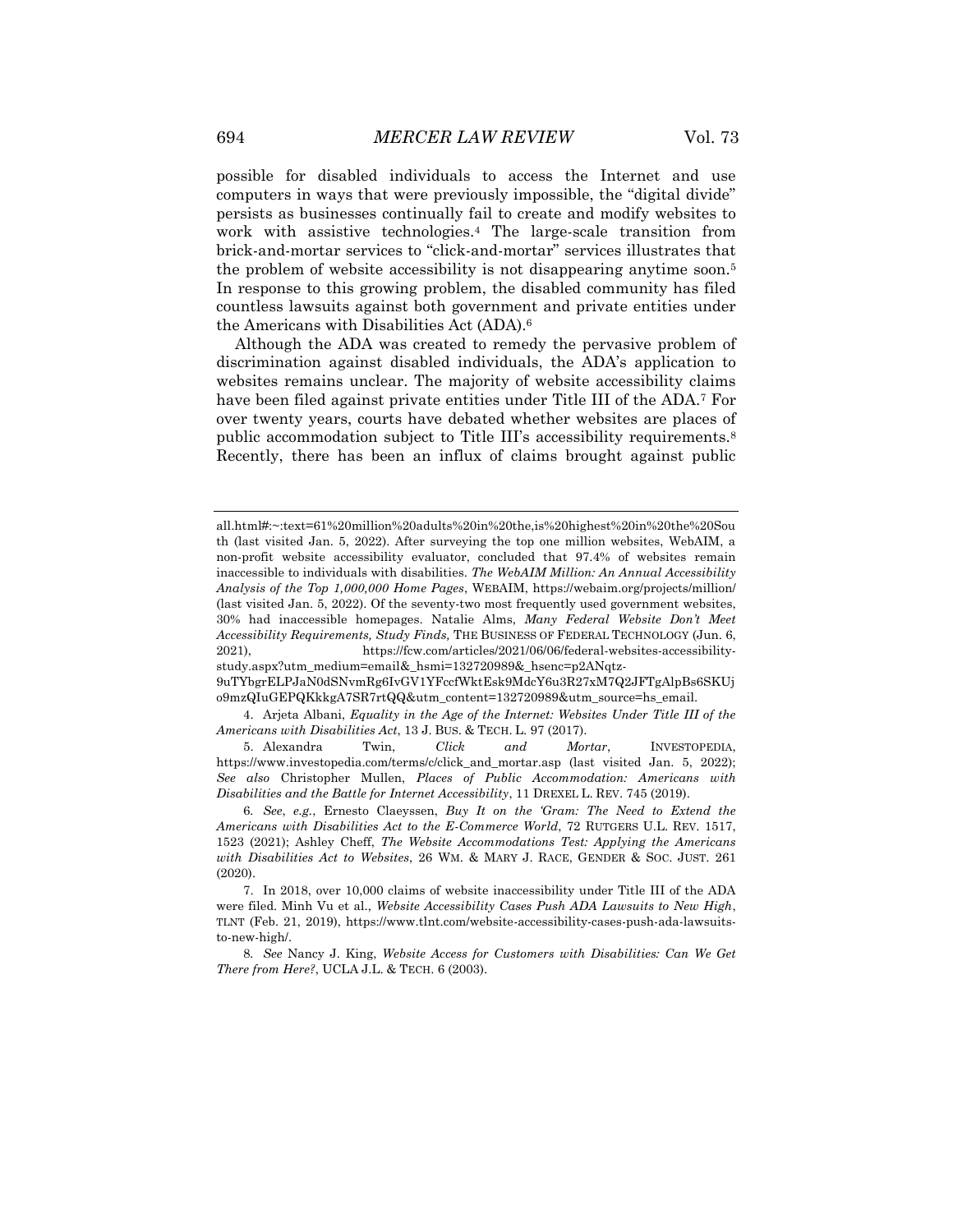entities under Title II.<sup>9</sup> While the courts are divided on the application of Title III to claims against private entities,<sup>10</sup> courts largely agree Title II applies to the websites of public entities.<sup>11</sup> Nevertheless, courts continually struggle with the appropriate standards to determine whether a government entity's website is accessible.<sup>12</sup> The lack of clear and consistent standards illustrates that the solution to the problem of website inaccessibility is not further judicial intervention. Instead, the best way to address the digital divide is to amend the text of the statute and promulgate regulations to provide comprehensive standards applicable specifically to website accessibility claims.

This Comment analyzes website accessibility claims under both Titles II and III of the ADA. Part two of this Comment outlines key terms in website accessibility caselaw to familiarize readers with the technological barriers faced by disabled individuals and current attempts by non-profit organizations to create comprehensive standards that remedy these barriers. Part three of this Comment provides an overview of the history and purpose of the ADA, with an emphasis on the two emerging perspectives on how the text should be interpreted. Part four delves into the application of the ADA to website accessibility claims. Part five provides an overview of Title II caselaw and part six gives an in-depth analysis of the circuit split in Title III caselaw. Part seven discusses the implications of website accessibility caselaw on businesses and individuals with disabilities, highlighting the insufficiencies of the current piecemeal litigation approach to securing rights. Lastly, part eight evaluates three potential remedies to the problem of website inaccessibility: (1) continued judicial interpretation, (2) promulgating regulations, and (3) amending the text of the statute.

#### II. THE DIGITAL DIVIDE

#### *A. Defining Website Accessibility*

The World Wide Web Consortium<sup>13</sup> defines "website accessibility" as the ability to perceive, understand, navigate, interact, and contribute to

<sup>9.</sup> Elizabeth Bowersox, *Municipalities and Universities New Targets in ADA Website Accessibility Lawsuits*, JDSUPRA (Mar. 1, 2019), https://www.jdsupra.com/legalnews/municipalities-and-universities-new-65775/.

<sup>10</sup>*. See infra* Part VI.

<sup>11</sup>*. See infra* Part V.

<sup>12</sup>*. See infra* Part V.

<sup>13.</sup> The World Wide Web Consortium (WSC) is an international non-profit organization that creates standards to foster website accessibility. *About W3C*, W3C WEB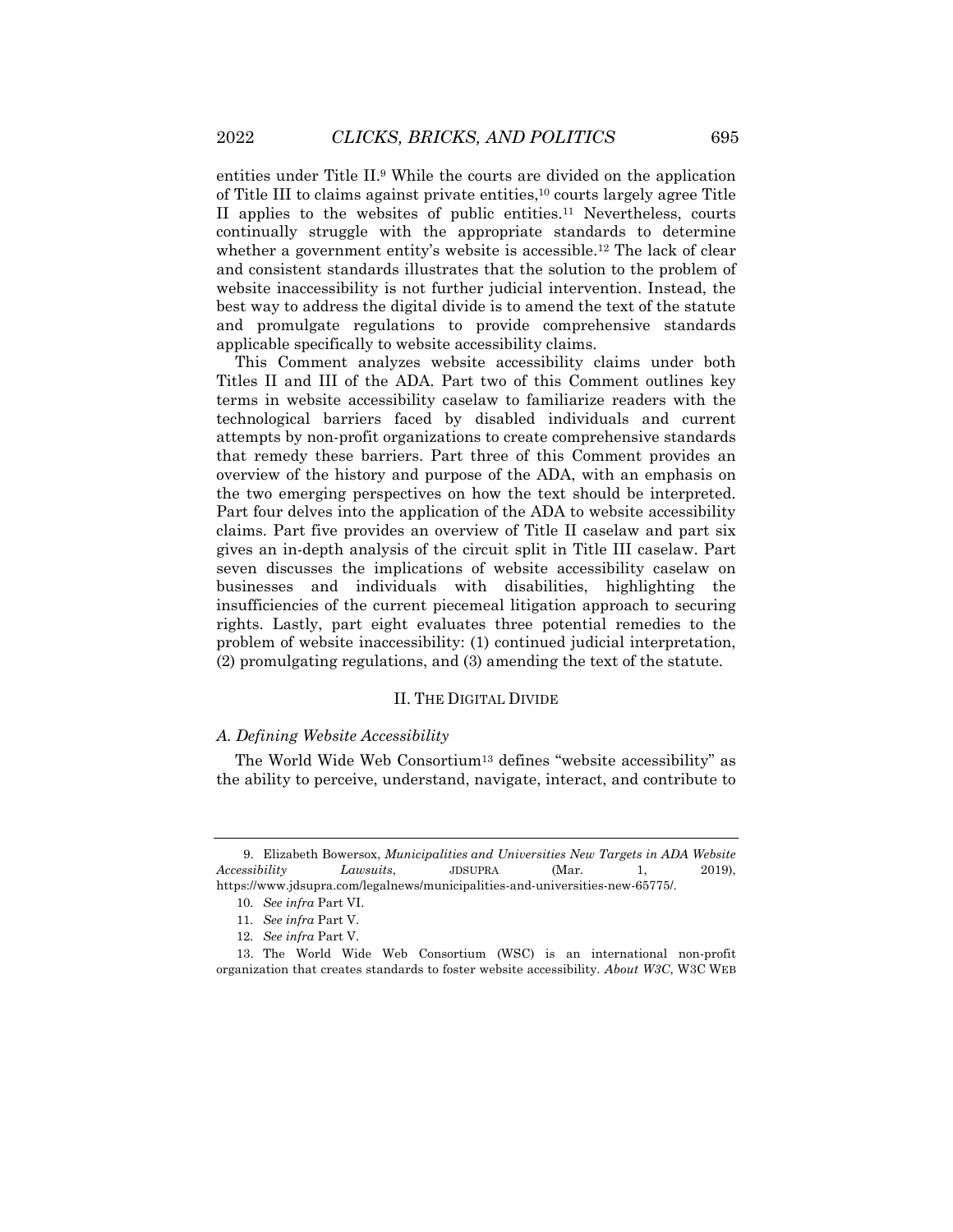the web.<sup>14</sup> In the context of anti-discrimination litigation, the term "website accessibility" describes a broad-based movement to remove intangible barriers to online platforms, so individuals with disabilities can access the online content available to non-disabled individuals.<sup>15</sup> Common examples of these barriers include: lack of closed captioning on videos and audio content, insufficient color contrasting, and the inability to magnify text.<sup>16</sup> For example, an individual who is legally blind or has low vision may rely on screen readers to access online content. Screen readers are software programs that translate online text into audio content or braille to help visually impaired individuals "read" the online text and navigate the webpage.<sup>17</sup> Websites that lack headings, contain links with vague descriptors, such as "click here," or lack alternative text to describe images displayed on the page, make it increasingly difficult for individuals to navigate the webpage using screen reader software. <sup>18</sup> The website accessibility movement focuses on removing these barriers. Most website accessibility claims address accessibility issues faced by individuals with vision-, hearing-, and mobility-impairments.<sup>19</sup>

#### *B. Applicable Standards*

The ADA is silent on the appropriate standards web developers should follow when creating online content. The ADA does not mention

15. Jessica Navarro, *The 10 Most Common Accessibility Issues*, SITEIMPROVE (Jul. 6, 2021), https://siteimprove.com/en-us/blog/common-accessibility-issues/.

https://www.boia.org/blog/the-most-common-web-accessibility-issues-to-avoid.

17*. Screen Readers*, AMERICAN FOUNDATION FOR THE BLIND, https://www.afb.org/blindness-and-low-vision/using-technology/assistive-technologyproducts/screen-readers (last visited Jan. 5, 2022).

18*. Make Your Webpages Accessible*, AMHERST COLLEGE, https://www.amherst.edu/help/web-tips/make\_accessible (last visited Jan. 5, 2022).

ACCESSIBILITY INITIATIVE (WAI), https://www.w3.org/Consortium/ (last visited Jan. 5, 2022).

<sup>14</sup>*. Introduction to Web Accessibility*, W3C WAI, https://www.w3.org/WAI/fundamentals/accessibility-intro/#what (last visited Jan. 5, 2022).

<sup>16</sup>*. Id.*; *The Most Common Web Accessibility Issues to Avoid*, BUREAU OF INTERNET ACCESSIBILITY (Nov. 3, 2017).

<sup>19</sup>*. See* Gavin Appleby et. al., *The Wave of Website and Other ADA Accessibility Claims–What You Should Know*, INSIGHT (Feb. 22, 2016), https://www.littler.com/files/2016\_2\_the\_wave\_of\_website\_and\_other\_ada\_accessibility\_cl aims.pdf; *See also* Ryan C. Brunner, *Websites As Facilities Under ADA Title III*, DUKE L. & TECH. REV. 171, 191 n.170 (2017); Laura Wolk, *Equal Access in Cyberspace: On Bridging the Digital Divide in Public Accommodations Coverage Through Amendment to the Americans with Disabilities Act*, 91 NOTRE DAME L. REV. 447, 475 (2015).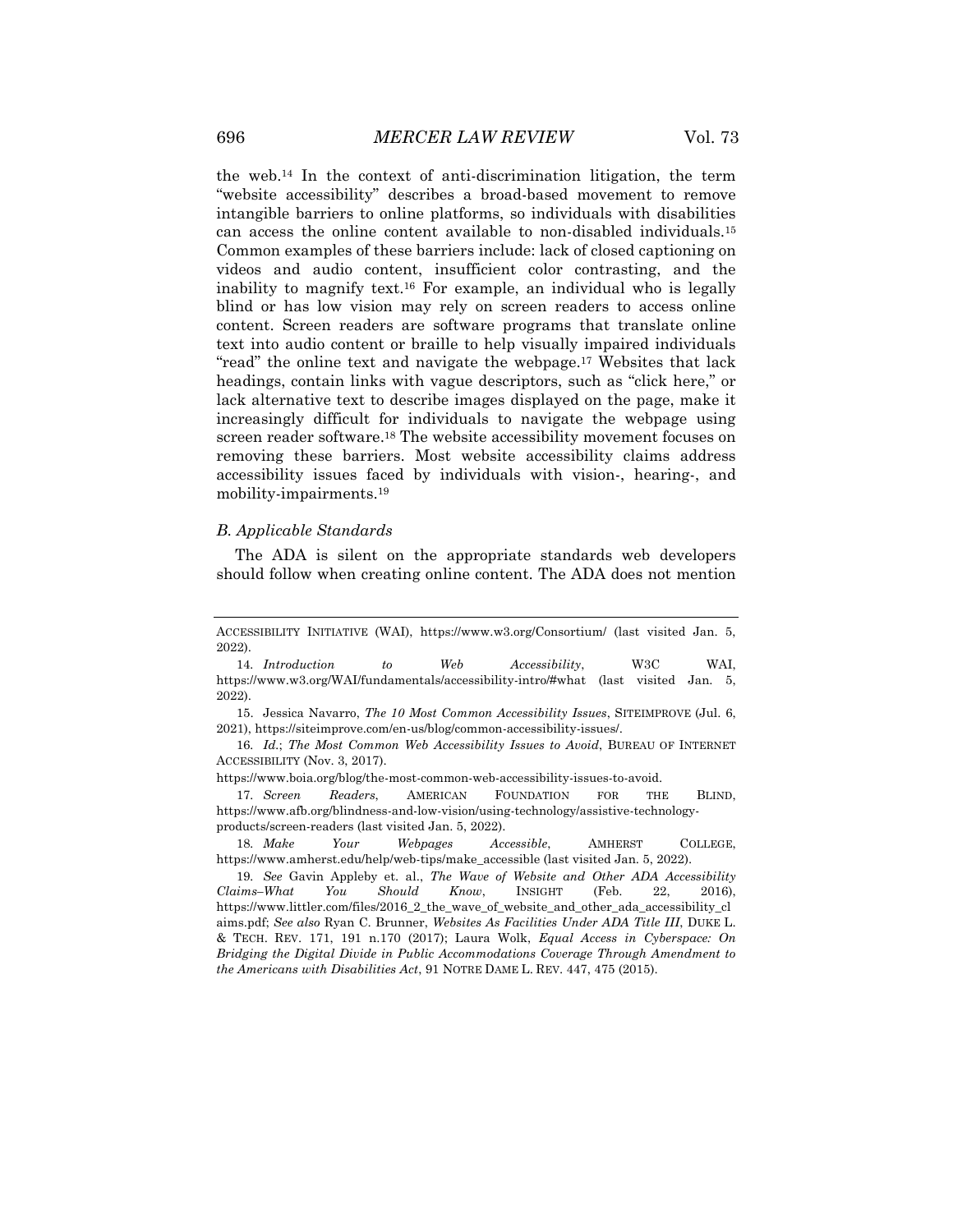the Internet or websites. And the Department of Justice (Department)—the agency responsible for promulgating regulations under Titles II and III of the ADA—has also not published regulations on website accessibility.<sup>20</sup> However, the Department has informally endorsed, and courts have occasionally adopted the Web Content Accessibility Guidelines (WCAG) as the appropriate standard for website accessibility.<sup>21</sup> The WCAG are guidelines developed by the World Wide Web Consortium (W3C), to help web developers, businesses, and public entities create websites that are easily navigable for individuals with disabilities.<sup>22</sup> Although no standard can perfectly outline the necessary components of website accessibility,<sup>23</sup> the WCAG standards are detailed, comprehensive, and generally regarded as the gold standard for assessing whether a website provides equal access to individuals with disabilities.<sup>24</sup> Nevertheless, while some courts have referred to the standards as a potential equitable remedy for violations of the ADA's accessibility requirements, not all courts have endorsed WCAG's adoption.<sup>25</sup> As a result, there are currently no nationwide standards for businesses and public entities to reference with confidence that conformity to those standards will ensure compliance with the law.

#### III. HISTORY AND PURPOSE OF THE ADA

The ADA is a sweeping statute, enacted to remedy the widespread discrimination faced by disabled Americans.<sup>26</sup> A uniquely bipartisan bill, the ADA passed the House and the Senate by a wide margin.<sup>27</sup>

<sup>20.</sup> 42 U.S.C. § 12186(b) (2021).

<sup>21.</sup> 28 C.F.R. pt. 36, app. 1, 196 (2010).

<sup>22.</sup> The first set of guidelines, WCAG 2.0, were published in December 2008. WCAG 2.0 was superseded by WCAG 2.1 in June 2018 and W3C has announced plans to publish updated guidelines in 2022. *Web Content Accessibility Guidelines (WCAG) Overview*, W3C WAI, https://www.w3.org/WAI/standards-guidelines/wcag/#versions (last visited Jan. 5, 2022).

<sup>23.</sup> Some disability advocates argue that website accessibility standards will always be incomplete due to the fast-paced, every-changing nature of the Internet. Jonathan Hassell, *The Future of WCAG – Maximising Its Strengths Not Its Weaknesses*, HASSELL INCLUSION (Jan. 7, 2013), https://www.hassellinclusion.com/blog/wcag-future.

<sup>24</sup>*. See*, *e.g.*, Brunner, *supra* note 19, at 192; Mullen, *supra* note 5, at 767.

<sup>25</sup>*. Compare* Robles v. Domino's Pizza, LLC, 913 F.3d 898, 907 (9th Cir. 2019), *with* Carroll v. FedFinancial Fed. Credit Union, 324 F. Supp. 3d 658, 667 (E.D. Va. 2018).

<sup>26.</sup> 42 U.S.C. § 12101(b)(2) (2008); PGA Tour, Inc. v. Martin, 532 U.S. 661, 674 (2001).

<sup>27.</sup> The House approved the bill with a vote of 377 to 28 and the Senate passed it by a margin of 91 to 6. *Righting the Americans with Disabilities Act*, NATIONAL COUNCIL ON DISABILITY (Dec. 1, 2004), https://ncd.gov/publications/2004/dec12004.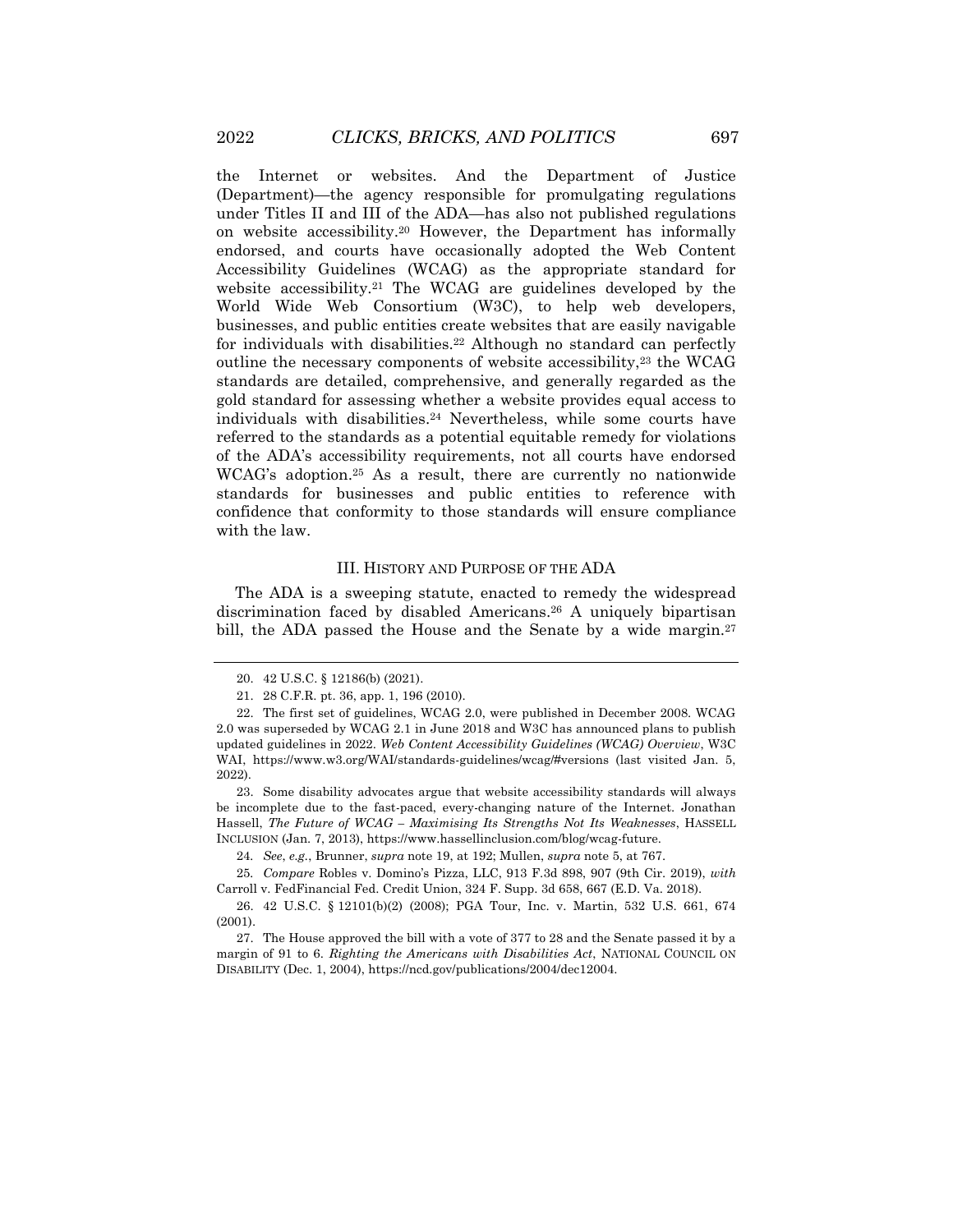When signing the Act, President George H.W. Bush referred to it as the "first comprehensive declaration of equality for people with disabilities," and "a powerful expansion of protections," and "basic civil rights."<sup>28</sup> With these purposes in mind, Congress addressed three primary areas of discrimination, each reflected in a separate chapter of the ADA: Title I prohibits discrimination in private employment; Title II prohibits discrimination by public entities (i.e., state and local governments); and Title III prohibits discrimination in places of public accommodation (i.e., private businesses that offer commercial services to the public).<sup>29</sup> Each chapter begins with a general anti-discrimination provision,<sup>30</sup> and then lays out separate prohibitions against discrimination in a host of more targeted areas including physical access, eligibility requirements, and participation in activities.<sup>31</sup>

The ADA's main strengths are its "comprehensive character,"<sup>32</sup> and its "clear, strong, consistent, enforceable standards."<sup>33</sup> While these characteristics are often complementary, courts reach opposite conclusions regarding the application of the ADA to websites depending on whether they prioritize the law's comprehensive character or its clear, consistent standards.

On the one hand, the statute includes broad language and catch-all provisions to eliminate discrimination in a wide range of activities illustrating the ADA's comprehensive character.<sup>34</sup> Recognizing that Congress could not foresee every form and manifestation of discrimination, the statute was written to adapt to changing circumstances. As one Congressman put it, "the Committee intends that the types of accommodation and services provided to individuals with disabilities, under all of the titles of [the ADA], should keep pace with the rapidly changing technology of the times."<sup>35</sup> The comprehensive

<sup>28.</sup> President George H.W. Bush, Remarks on Signing of the Americans with Disabilities Act of 1990, 2 Pub. Papers 1068 (Jul. 26, 1990).

<sup>29</sup>*. PGA Tour*, 532 U.S. at 675.

<sup>30.</sup> 42 U.S.C. §§ 12112(a), 12132, 12182(b) (2008).

<sup>31.</sup> 42 U.S.C. §§ 12112(b)–12117(b), 12133–12165, 12182–12189 (2008).

<sup>32</sup>*. The Americans with Disabilities Act of 1989: Hearings on S. 933 before the S. Comm. on Labor and Human Resources and the Subcomm. on the Handicapped*, 101st Cong. 197 (1989) (statement of Attorney General Dick Thornburgh).

<sup>33.</sup> 42 U.S.C. § 12101(b)(2) (2008).

<sup>34.</sup> For example, the inclusion of the phrase "or other establishment" after each example of places of public accommodation is argued by some as evidence that Congress intended for the statute to expand beyond the listed examples. *E.g.*, 42 U.S.C. § 12181(7) (2008); *see also* Albani, *supra* note 4, at 101.

<sup>35.</sup> H.R. REP. NO. 101-485 (1990), *as reprinted in* 1990 U.S.C.C.A.N. 303, 391.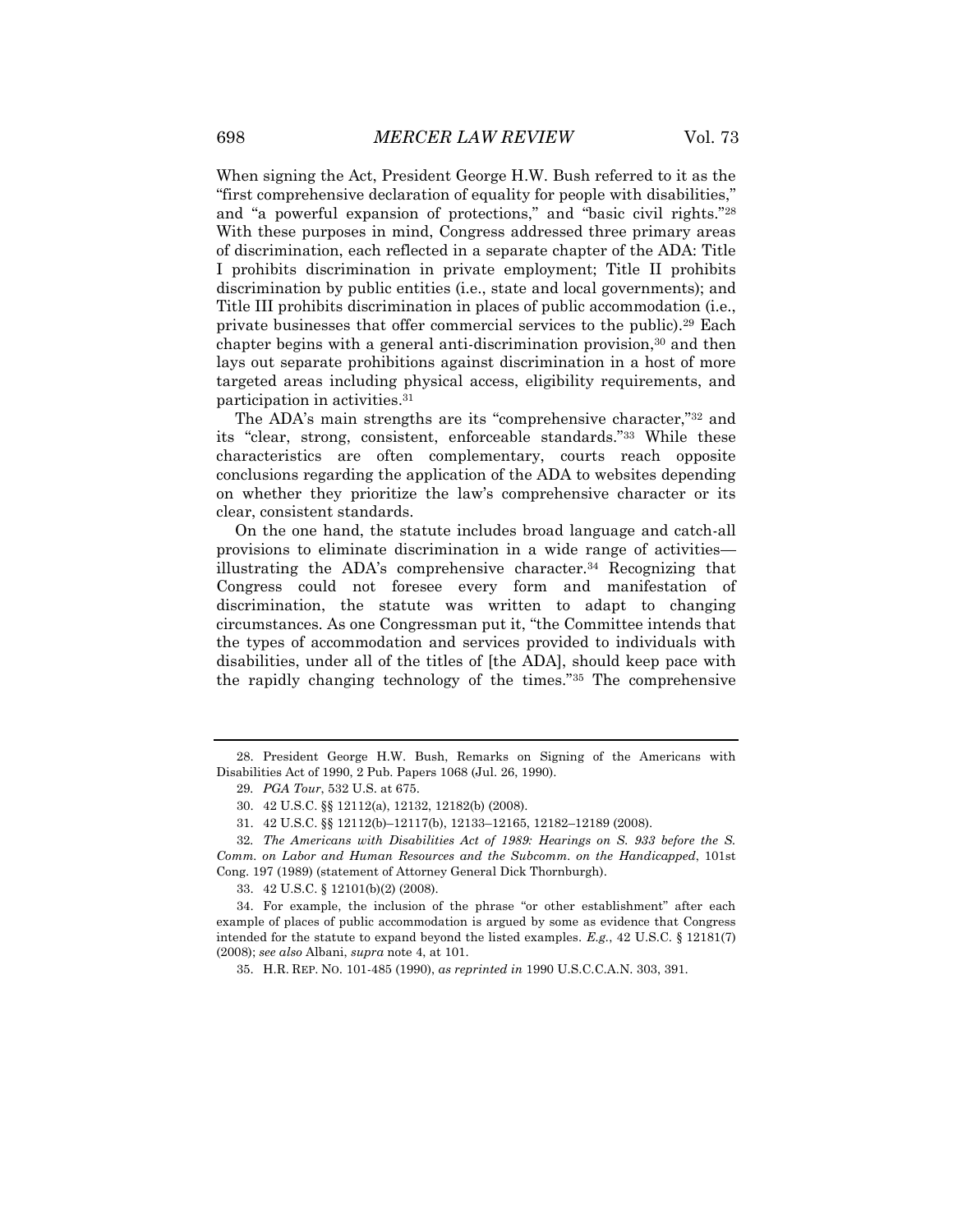nature of the statute suggests that evolving technologies, such as websites, should be included within the statute's mandate. 36

On the other hand, the statute provides great detail on the specific entities covered, the actions necessary to satisfy the anti-discrimination provisions, and the consequences for non-compliance—illustrating the ADA's emphasis on specific standards.<sup>37</sup> As one court put it, "[w]here Congress has created specifically enumerated rights and expressed the intent of setting forth 'clear, strong, consistent, enforceable standards,' courts must follow the law as written and wait for Congress to adopt or revise legislatively-defined standards that apply to those rights."<sup>38</sup> Consequently, the Act's detail and specificity suggest that the disparity between the Act's lack of website accessibility standards and the Act's purpose of eliminating discrimination should be remedied by Congress and not the judiciary. <sup>39</sup> Arguments over whether courts should interpret the broad language of the ADA to include standards governing website accessibility or wait for Congress to amend the statute dominate discussions of website accessibility claims.<sup>40</sup>

#### IV. DETANGLING THE WEB: THE APPLICATION OF THE ADA TO WEBSITES

Judicial interpretations of Title II and III of the ADA differ dramatically in their application to website accessibility claims, notwithstanding the striking similarities in the statutory and regulatory language.<sup>41</sup> Title II, which applies to state and local governments, provides that individuals with disabilities shall not "be excluded from participation in or be denied the benefits of services, programs, or activities of a public entity."<sup>42</sup> Similarly, Title III, which applies to private businesses that offer services to the public, states that individuals with disabilities shall not "be discriminated against on the basis of disability in the full and equal enjoyment of the goods, services, facilities, privileges, advantages, or accommodations of any

<sup>36</sup>*. See* Albani, *supra* note 4, at 101–02.

<sup>37.</sup> For example, the inclusion of separate and specific standards in the provisions on places of public accommodation is argued by some as evidence of Congressional intent to limit covered activity to the entities and activities described on the face of the statute. *E.g.*, 42 U.S.C. § 12182; *see also* Wolk, *supra* note 19, at 471.

<sup>38.</sup> Access Now, Inc. v. Sw. Airlines, Co., 227 F. Supp. 2d 1312, 1318 (S.D. Fla. 2002) (quoting 42 U.S.C. § 12101(b)(2)).

<sup>39.</sup> Wolk, *supra* note 19, at 472.

<sup>40.</sup> Claeyssen, *supra* note 6, at 1534; Wolk, *supra* note 19, at 472.

<sup>41</sup>*. Compare* Meyer v. Walthall, 528 F. Supp. 3d 928, 958–59 (S.D. Ind. 2021), *with* Gil v. Winn-Dixie Stores, Inc*.*, 993 F.3d 1266, 1274–77 (11th Cir. 2021), *opinion vacated on reh'g*, 17-13467-CC, 2021 WL 6129128 (11th Cir. Dec. 28, 2021).

<sup>42.</sup> 42 U.S.C. § 12132 (2008).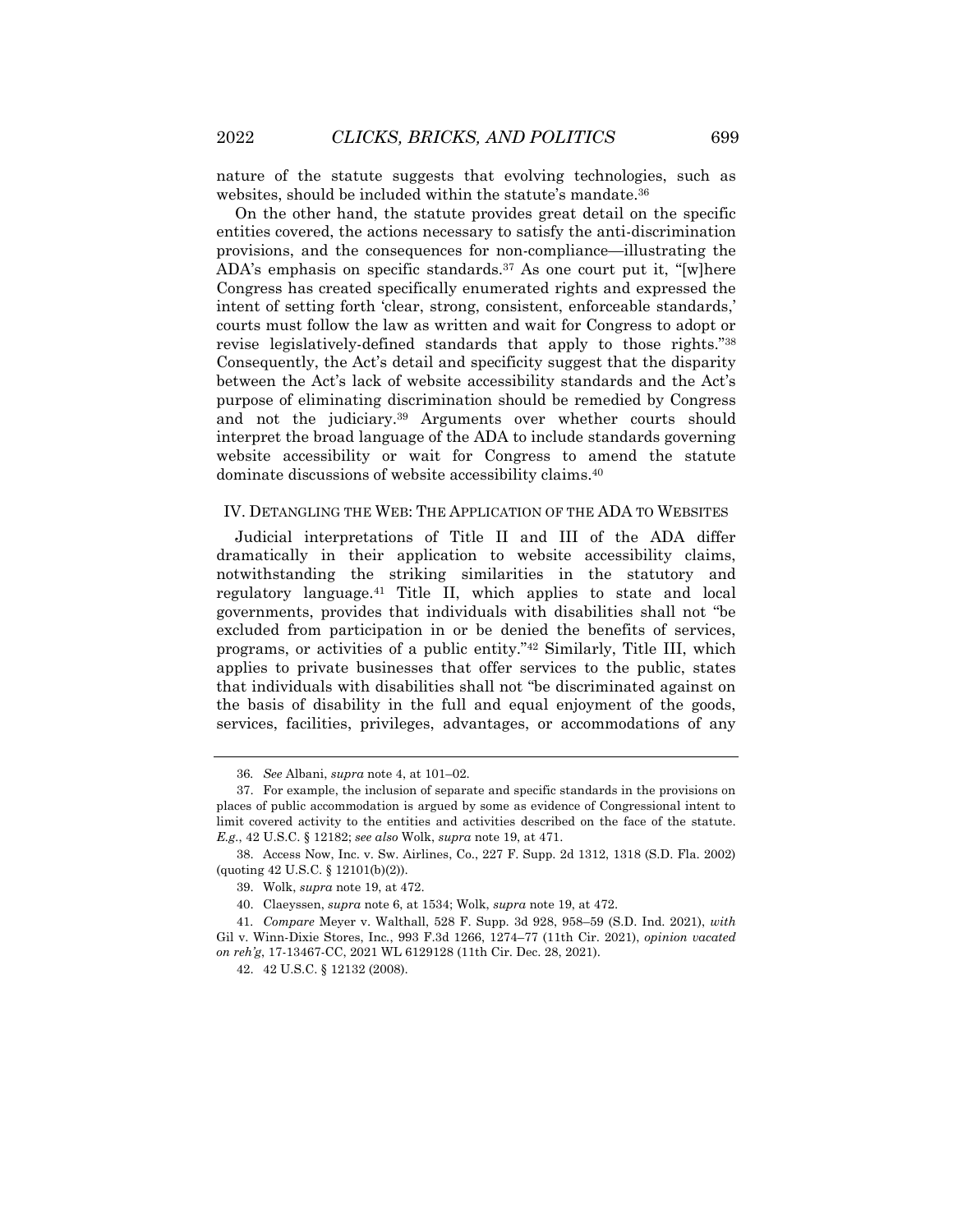place of public accommodation."<sup>43</sup> The statutory language of both titles prohibits discrimination in a host of public and private activities and services. Additionally, the regulations under Titles II and III, promulgated under the Department's rulemaking authority,<sup>44</sup> require public entities and places of public accommodation to provide "auxiliary aids" to ensure that communication with disabled individuals is as "effective" as communication with nondisabled individuals.<sup>45</sup> Under both titles, auxiliary aids include "accessible electronic and information technology," such as "screen reader software," and "closed caption decoders."<sup>46</sup>

Despite the similarities in the statutory and regulatory language, courts have reached contrasting conclusions on the application of the ADA to website accessibility claims based on whether the claim is brought under Title II or III. Courts interpreting the "services" of a public entity under Title II recognize that websites fall within this broad statutory language.<sup>47</sup> Thus, public entities are required to provide auxiliary aids—such as programming compatible with screen reader software or closed captioning on videos—to ensure that the public entity's service is accessible to individuals with disabilities.<sup>48</sup> Courts interpreting the "services" of a place of public accommodation under Title III, however, are divided on whether Congress intended to include websites and thus whether the auxiliary aid regulations mandate the operation of accessible websites.<sup>49</sup> Consequently, the key difference between the two provisions, resulting in differing outcomes in website accessibility claims, is the interpretation of the term "services" as applied to public and private entities.

46. Title II of the Americans with Disabilities Act, 28 C.F.R. § 35.104 (2010); Title III of the Americans with Disabilities Act, 28 C.F.R. § 36.303(b) (2010).

<sup>43.</sup> 42 U.S.C. § 12182(a) (2008).

<sup>44.</sup> 42 U.S.C. § 12186(b) (2008); *see* Bragdon v. Abbott, 524 U.S. 624, 646 (1998) (holding that DOJ's administrative guidance on ADA compliance is entitled to deference). The Equal Employment Opportunity Commission has rule-making authority under Title I of the ADA. 42 U.S.C. § 12116 (2008).

<sup>45.</sup> 28 C.F.R. § 35.160(b)(1) (2010) ("A public entity shall furnish appropriate auxiliary aids and services where necessary to afford qualified individuals with disabilities . . . an equal opportunity to participate in, and enjoy the benefits of, a service, program, or activity of a public entity."); 28 C.F.R.  $\S 36.303(c)(1)$  (2010) ("A public accommodation shall furnish appropriate auxiliary aids and services where necessary to ensure effective communication with individuals with disabilities.").

<sup>47</sup>*. E.g.*, *Meyer*, 528 F. Supp. 3d at 958–59.

<sup>48</sup>*. Id.* at 959.

<sup>49</sup>*. E.g.*, *Gil*, 993 F.3d at 1277; *See, e.g.*, *Robles*, 913 F.3d at 904.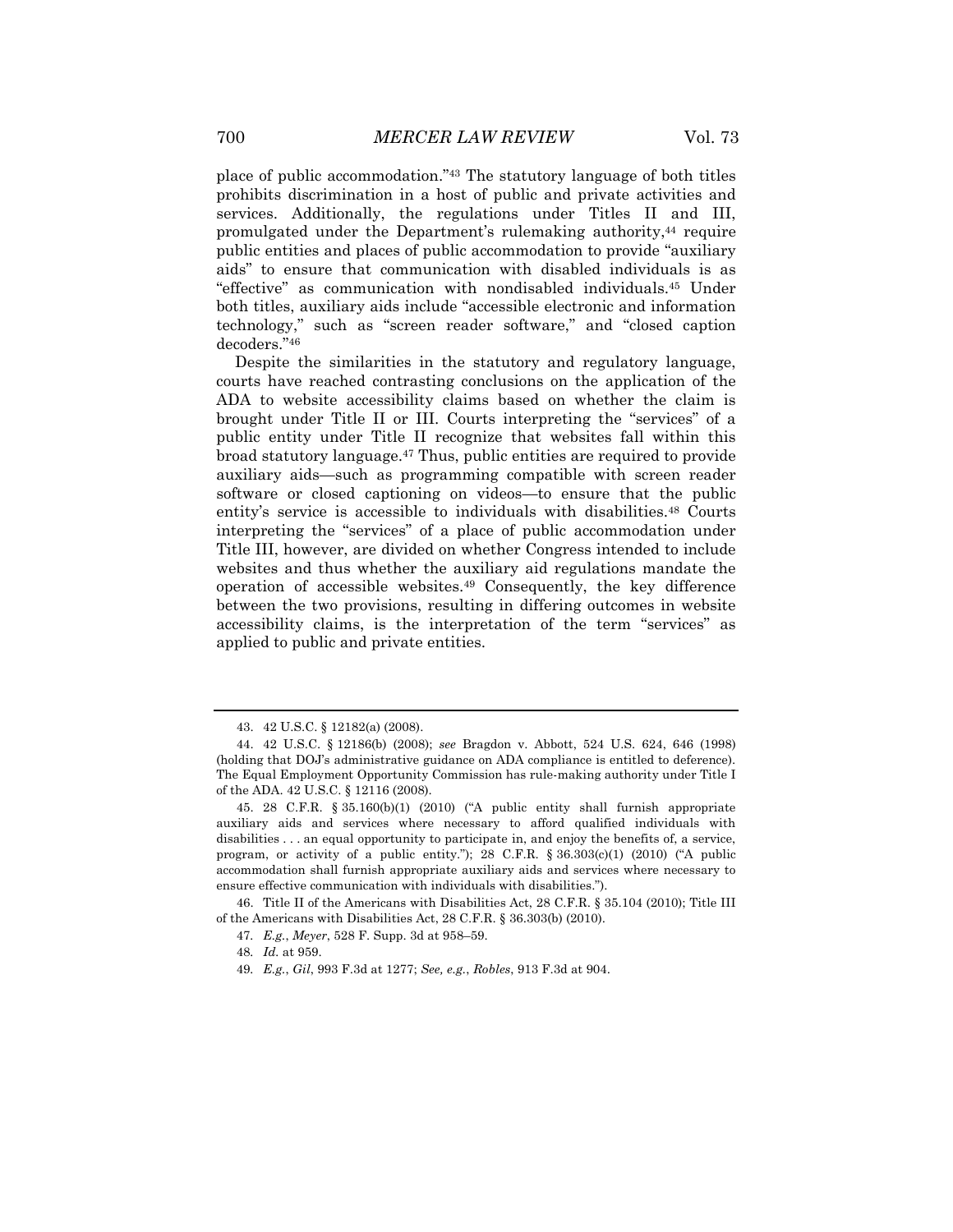#### V. TITLE II

Courts have consistently applied Title II to websites operated by public entities based on a uniform interpretation of the phrase "services, programs, or activities."<sup>50</sup> Multiple circuit courts—namely, the Second, Sixth, Seventh, Eighth, and Ninth Circuits—have expressly held the plain language of the statute, in conjunction with the ADA's expansive purpose, supports a broad application of the Title II accessibility requirements.<sup>51</sup> The Second Circuit, for instance, characterized the phrase "services, programs, or activities" as a "catch-all" provision that should be interpreted broadly to avoid "hair-splitting arguments" by public entities attempting to avoid the requirements of Title II.<sup>52</sup>

The broad scope of "services, programs, or activities" in Title II's prohibition against discrimination indicates that websites are naturally included within Title II's mandate. The Department has long interpreted "services, programs, or activities" to cover websites operated by state and local governments, even though the ADA does not explicitly reference the Internet.<sup>53</sup> The Department emphasized that public entities choosing to provide services online or communicate information through the Internet "must ensure that individuals with disabilities have equal access to such services or information."<sup>54</sup> Moreover, almost every federal court addressing this issue concluded that government websites related to public programs are covered under

<sup>50</sup>*. See e.g.*, *Meyer*, 528 F. Supp. 3d at 959; Martin v. Metropolitan Atlanta Rapid Transit Authority, 225 F. Supp. 2d 1362, 1377 (N.D. Ga. 2002); Reininger v. Oklahoma, 292 F. Supp. 3d 1254, 1264–64 (W.D. Okla. 2017); Innes v. Board of Regents of University System of Maryland, 29 F. Supp. 3d 566, 580–81 (D. Md. 2014); Eason v. N.Y. State Bd. of Elections, No. 16-cv-4292 (KBF), 2017 U.S. Dist. LEXIS 209249, at \*12–13 (S.D.N.Y. Dec. 20, 2017); Hindel v. Husted, No. 2:15-cv-3061, 2017 U.S. Dist. LEXIS 13820, at \*13 (S.D. Ohio Feb. 1, 2017); Payan v. L.A. Cmty. Coll. Dist., Nos. 19-56111, 19-56146, 2021 U.S. App. LEXIS 25324 (9th Cir. Aug. 24, 2021).

<sup>51</sup>*. See, e.g.*, Innovative Health Sys., Inc. v. City of White Plains, 117 F.3d 37, 44–47 (2d Cir. 1997); Johnson v. City of Saline, 151 F.3d 564, 569–70 (6th Cir. 1998); Ashby v. Warrick Cnty. Sch. Corp., 908 F.3d 225, 231 (7th Cir. 2018); Bahl v. Cty. of Ramsey, 695 F.3d 778 (8th Cir. 2012); Barden v. City of Sacramento, 292 F.3d 1073, 1076–77 (9th Cir. 2002).

<sup>52</sup>*. Innovative Health*, 117 F.3d at 45; *see also Johnson*, 151 F.3d at 570 ("[T]he word 'activities,' on its face, suggests great breadth and offers little basis to exclude any actions of a public entity.").

<sup>53.</sup> 28 C.F.R. pt. 35, app. A, 1, 178 (2021).

<sup>54</sup>*. Id.*; *see also Accessibility of State and Local Government Websites to People with Disabilities*, U.S. DEP'T OF JUST. (2003), https://www.ada.gov/websites2.htm.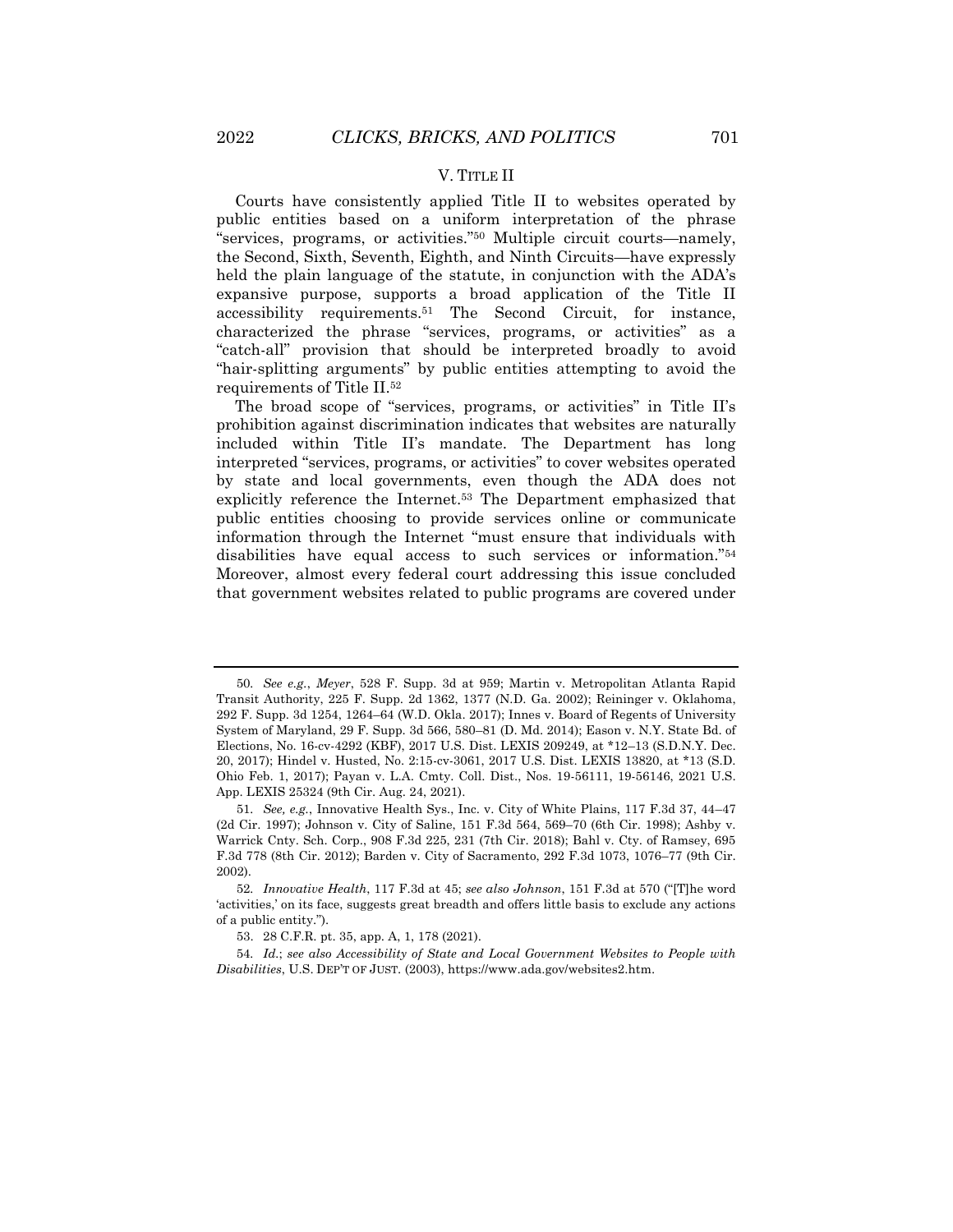Title II.<sup>55</sup> For example, the United States District Court for the Southern District of Indiana, in *Meyer v. Walthall*, <sup>56</sup> explained that "[t]here is no articulable reason why" state government websites "that provide information about and applications for vital government benefits programs . . . would fall outside the broad category of government activities encompassed by 'services, programs, or activities.'"<sup>57</sup>

While courts agree that Title II applies to websites operated by public entities, courts have struggled to determine whether a website complies with Title II's accessibility requirements.<sup>58</sup> For example, in *Meyer*, the court was unable to determine at the summary judgment phase whether the defendant's website was accessible.<sup>59</sup> The plaintiffs argued that the defendants' website, which was incompatible with screen reading software, violated Title II because it did not comply with WCAG standards.<sup>60</sup> The district court agreed that Title II applied to the defendants' website and that the inability to use screen reader software meant that the website was inaccessible.<sup>61</sup> However, the court went on to state that while "primary consideration must be given to the plaintiff's requested accommodation," (i.e., the WCAG standards), the accommodation "need not be perfect or the one most strongly preferred, by the plaintiff" to comply with Title II.<sup>62</sup> Because there are multiple methods to ensure website accessibility, the court held that the defendants' refusal to conform its website to WCAG did not mean that

56. 528 F. Supp. 3d 928 (S.D. Ind. 2021).

- 58*. E.g.*, *id.* at 961–62; *Payan*, 2021 U.S. App. LEXIS 25324, at \*11–12.
- 59. 528 F. Supp. 3d at 959.
- 60*. Id.* at 961.

62*. Id.* at 960.

<sup>55</sup>*. Eason*, 2017 U.S. Dist. LEXIS 209249, at \*4–5 (state election website); *Hindel*, 2017 U.S. Dist. LEXIS 13820, at \*13 (state election website); *Martin*, 225 F. Supp. 2d at 1377 (state transportation website); *Meyer*, 528 F. Supp. 3d at 959 (state family and social services website); *Payan*, 2021 U.S. App. LEXIS 25324, at \*11 (community college website); *Reininger*, 292 F. Supp. 3d at 1264 (state legislature website). Specifically, every federal court except a district court in Florida has concluded that a website is a service, program, or activity. Gil v. Broward Cty., Fla., No. 18-60282-CIV-DIMITROULEAS, 2018 U.S. Dist. LEXIS 225828, at \*6 (S.D. Fla. May 7, 2018). Citing to Title III caselaw, the court in *Gil*, dismissed the plaintiff's Title II claim for failure to allege a nexus to a physical space. *Id.* A later district court case criticized *Gil* for incorrectly "lumping together all ADA cases involving alleged website violations" and applying Title III caselaw to a Title II claim. Price v. City of Ocala, Florida, 375 F. Supp. 3d 1264, 1272 (M.D. Fla. 2019).

<sup>57</sup>*. Id.* at 958–59.

<sup>61</sup>*. Id.*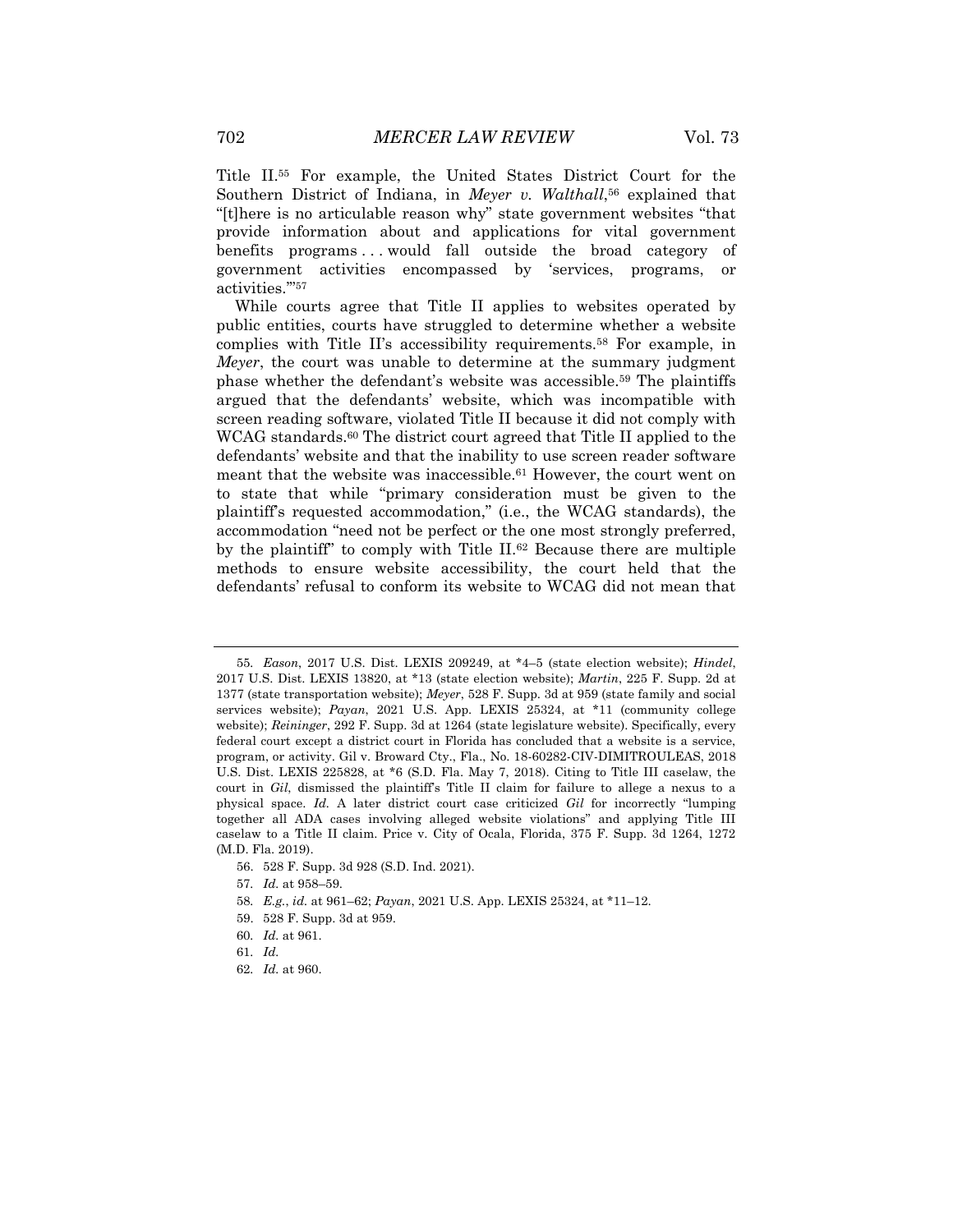the defendants violated Title II, and denied summary judgment for both parties.<sup>63</sup>

Without clear statutory or regulatory guidance, the conclusion that accessibility can be achieved in multiple ways has resulted in inconsistent application of the WCAG standards. Some courts use WCAG as the benchmark for liability, while others insist that WCAG is not applicable because it has not been formally adopted by the Department.<sup>64</sup> The lack of clarity on the appropriate benchmark for accessibility means that these claims are often litigated and taken to trial, an expensive and time-consuming process.<sup>65</sup> This case-by-case analysis conflicts with the uniformity and consistency outlined in the ADA's purpose statement.<sup>66</sup>

Judicial confusion on the standards to adjudicate website accessibility claims under Title II illustrates that a key issue in the website accessibility caselaw is not only whether the ADA applies to websites, but also, what standards should be used to assess accessibility.

#### VI. TITLE III: THE "PLACE" WHERE IT ALL WENT WRONG

Courts have inconsistently applied Title III to websites operated by places of public accommodation. Two circuit splits have emerged as a result. Originally, circuits were divided as to whether Title III is limited to physical spaces. The First, Second, and Seventh Circuits all concluded that places of public accommodation are not limited to physical spaces.<sup>67</sup> Under this interpretation, a website is a place of public accommodation and any services offered on the website are subject to Title III's accessibility requirements.<sup>68</sup> The Sixth, Ninth, and Eleventh Circuits, however, concluded that places of public accommodation are limited to actual, physical spaces.<sup>69</sup> To challenge the

68*. E.g.*, Nat'l Ass'n of the Deaf v. Netflix, 869 F. Supp. 2d 196, 201–02 (D. Mass. 2012).

69. Weyer v. Twentieth Century Fox Film Corp., 198 F.3d 1104, 1115 (9th Cir. 2000); Parker v. Metro. Life Ins. Co., 121 F.3d 1006, 1010–11 (6th Cir. 1997); *Gil*, 993 F.3d at 1277.

<sup>63</sup>*. Id.* at 962.

<sup>64</sup>*. Compare Hindel*, 2017 U.S. Dist. LEXIS 13820, at \*12–13, *with Meyer*, 528 F. Supp. 3d at 962.

<sup>65</sup>*. See, e.g.*, Payan, 2021 U.S. App. LEXIS 25324, at \*12.

<sup>66.</sup> 42 U.S.C. § 12101(b)(2).

<sup>67.</sup> Carparts Distrib. Ctr., Inc. v. Auto. Wholesaler's Ass'n of New England, Inc., 37 F.3d 12, 19 (1st Cir. 1994); Markett v. Five Guys Enters. LLC, No. 17-cv-788 (KBF), 2017 U.S. Dist. LEXIS 115212, at \*4–5 (S.D.N.Y. Jul. 21, 2017)*;* Doe v. Mut. of Omaha Ins. Co*.*, 179 F.3d 557, 559 (7th Cir. 1999).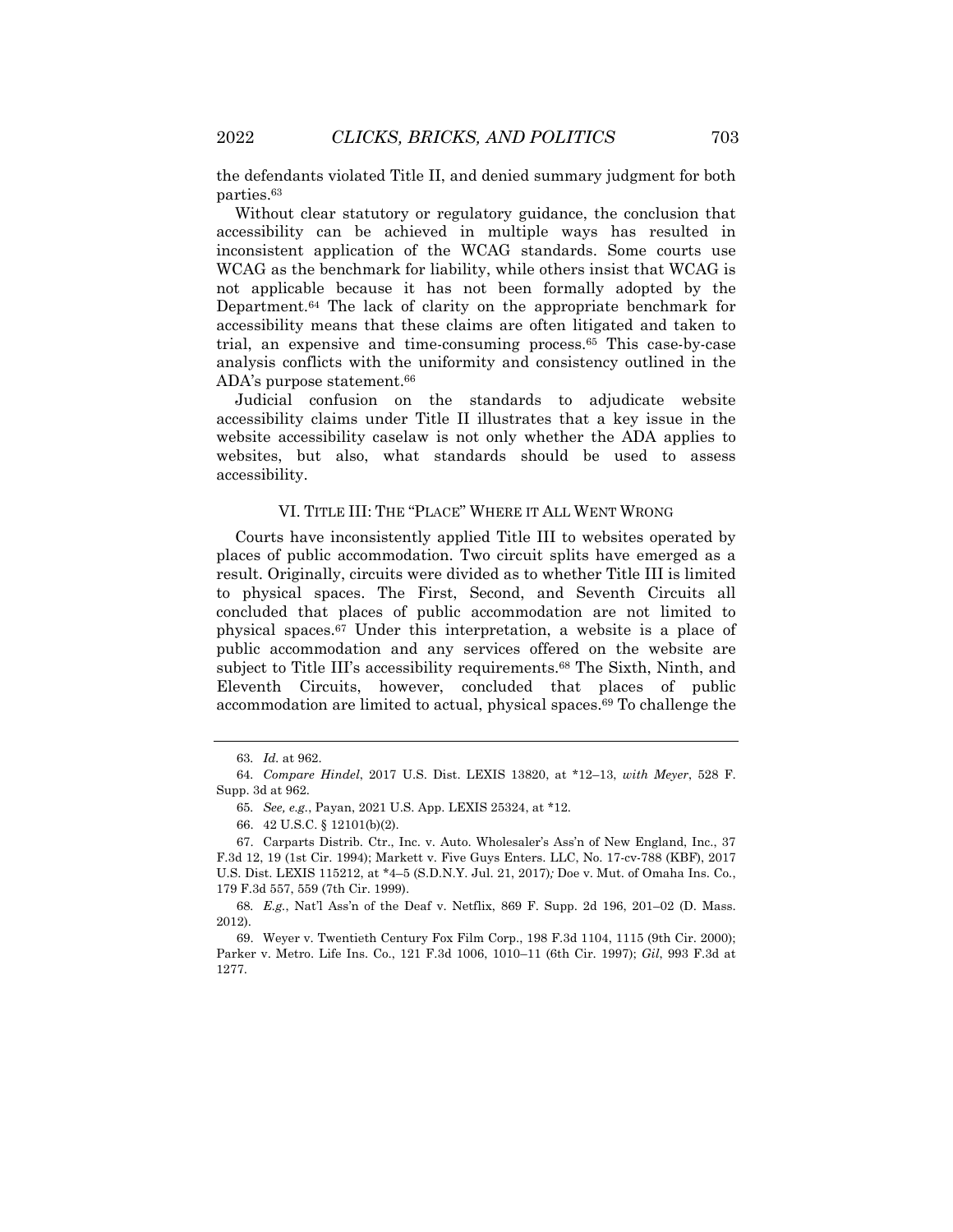accessibility of a website, plaintiffs would need to allege a "connection" between the website and a physical store.<sup>70</sup>

Among the courts requiring a connection to a physical location, a new circuit split is emerging—whether the services of a place of public accommodation incorporates websites or is limited to the services offered at physical brick-and-mortar stores. Using the "nexus" standard, the Sixth and Ninth Circuits have concluded that websites can be a service of a place of public accommodation.<sup>71</sup> However, the Eleventh Circuit adopted a narrower interpretation under its "intangible barrier" standard.<sup>72</sup> Because public accommodations are limited to physical places, websites are subject to regulation under Title III only if they create an intangible barrier to the accessibility of the goods and services of the physical store.<sup>73</sup> Thus, a new division among courts has arisen: whether Title III is limited to the tangible goods and services available at the physical location of the place of public accommodation or whether Title III encompasses intangible services such as websites.<sup>74</sup>

#### *A. Physical Places vs. Digital Spaces: The argument that public accommodations are not limited to physical places.*

The First, Second, and Seventh Circuits have all held that places of public accommodation are not limited to actual, physical places.<sup>75</sup> The initial cases analyzing whether Title III is limited to physical spaces occurred in the context of insurance policies.<sup>76</sup> Focusing on the broad purposes of the statute and legislative history, these circuits concluded that insurance contracts could be subject to Title III's anti-discrimination provisions because Title III was not limited to physical structures.<sup>77</sup> These opinions laid the foundation for future courts to extend the protections of Title III to web-only businesses.<sup>78</sup> Because websites are places of public accommodation, any of the

<sup>70</sup>*. Parker*, 121 F.3d at 1011.

<sup>71</sup>*. Id.*; *Robles*, 913 F.3d at 905.

<sup>72</sup>*. Gil*, 993 F.3d at 1278.

<sup>73</sup>*. Id.*

<sup>74</sup>*. E.g.*, *Gil*, 993 F.3d at 1280–81, 1293–95 (compare majority and dissent analysis of a place of public accommodation's goods and services).

<sup>75</sup>*. Carparts*, 37 F.3d at 19; *Markett*, 2017 U.S. Dist. LEXIS 115212, at \*4–5; *Doe*, 179 F.3d at 559.

<sup>76.</sup> Wolk, *supra* note 19, at 450.

<sup>77.</sup> Josephine Meyer, *Accessible Websites and Mobile Applications Under the ADA: The Lack of Legal Guidelines and What This Means for Businesses and Their Customers*, 44 SEATTLE U.L. REV. SUPRA 14, 16, 18–19 (2020).

<sup>78.</sup> Cheff, *supra* note 6, at 266–67.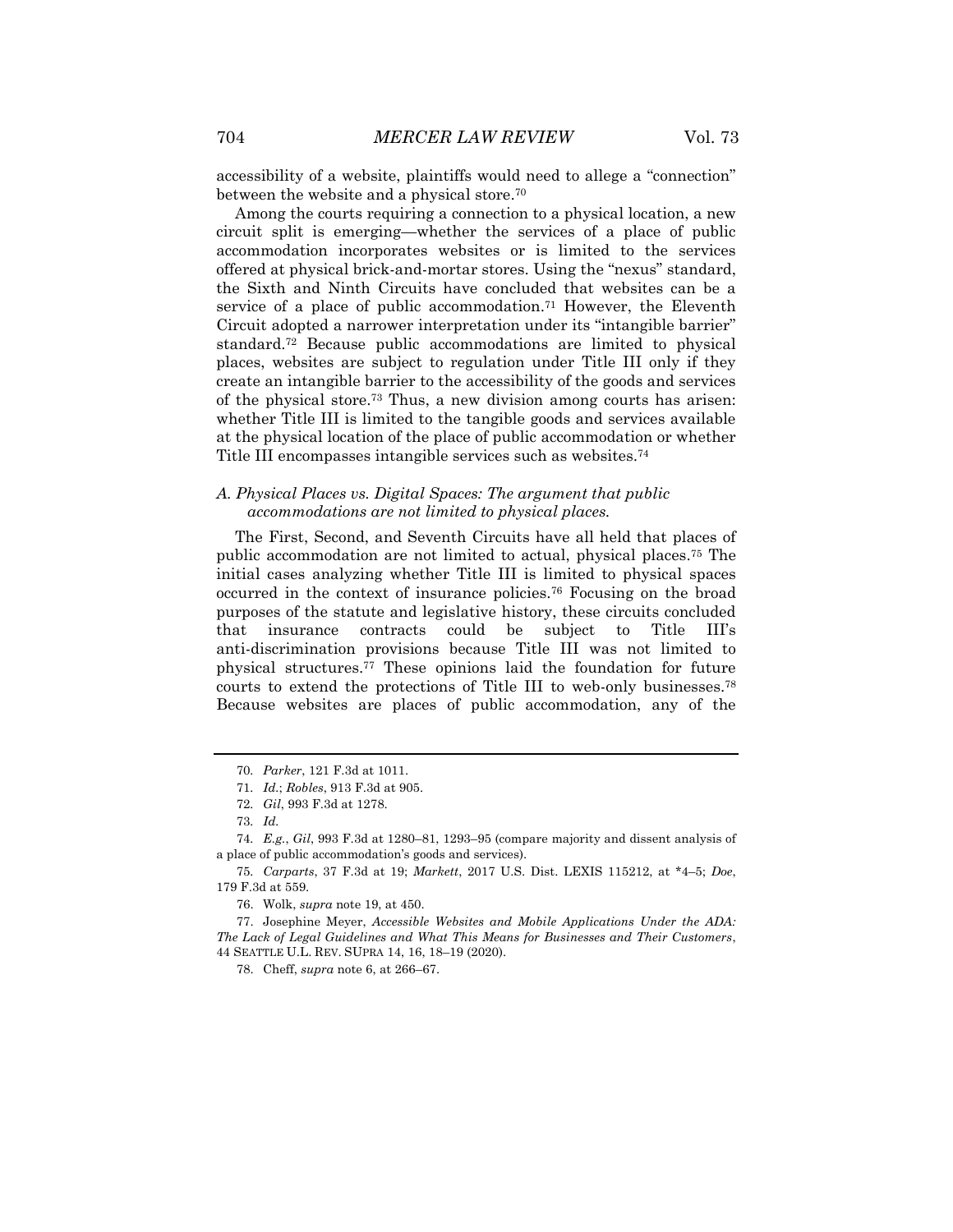amenities offered by a businesses on its website is a service of a place of public accommodation.

The First Circuit was the first to address whether places of public accommodation are limited to physical structures.<sup>79</sup> In *Carparts Distribution Center v. Automotive Wholesaler Association of New England*, <sup>80</sup> the First Circuit held that an insurance policy could be subject to Title III's anti-discrimination provisions because places of public accommodation were not limited to physical structures.<sup>81</sup> The court highlighted the list of public accommodations in the definitional section of the ADA, which included "a 'travel service,' a 'shoe repair service,' an 'office of an accountant, or lawyer,' an 'insurance office,' a 'professional office of a healthcare provider,' and 'other service establishment[s].'"<sup>82</sup> Reasoning that many of these service establishments conduct their business without a physical location, the court stated that "[i]t would be irrational to conclude that persons who enter an office to purchase services are protected by the ADA, but persons who purchase the same services over the telephone or by mail are not."<sup>83</sup> Notably, the court cited to the lack of Department regulations mentioning "physical boundaries or physical entry" as further support for the conclusion that Title III was not limited to physical spaces.<sup>84</sup> By focusing on the broad, remedial purpose of the ADA, applicable legislative history, and the "illustrative" list of example public accommodations, the court concluded that Title III was not limited to physical structures.<sup>85</sup>

District courts in the First Circuit have extended *Carparts* to mean that web-only businesses are places of public accommodation under Title III.<sup>86</sup> In *National Association of the Deaf v. Netflix*, <sup>87</sup> the United

<sup>79</sup>*. Carparts*, 37 F.3d at 19.

<sup>80.</sup> 37 F.3d 12 (1st Cir. 1994).

<sup>81</sup>*. Id.* at 19.

<sup>82</sup>*. Id.* (quoting 42 U.S.C. § 12181(7)(F) (2008)).

<sup>83</sup>*. Id.*

<sup>84</sup>*. Id.* at 20. Interestingly, the Department has issued regulatory guidance referencing physical structures in its definition of place of public accommodation. Specifically, the Department defines a place of public accommodation as "a facility operated by a private entity whose operations affect commerce and fall within at least one of the following categories." 28 C.F.R. § 36.104 (2010). Facility is further defined as "all or any portion of buildings, structures, sites, complexes, equipment, rolling stock or other conveyances, roads, walks, passageways, parking lots, or other real or personal property, including the site where the building, property, structure, or equipment is located." *Id.* This definition exclusively references physical structures.

<sup>85</sup>*. Carparts*, 37 F.3d at 19–20.

<sup>86</sup>*. E.g.*, *Netflix*, 869 F. Supp. 2d at 200–202; Access Now, Inc. v. Blue Apron, LLC, No. 17-CV-116-JL, 2017 U.S. Dist. LEXIS 185112, at \*9–10 (D.N.H. Nov. 8, 2017).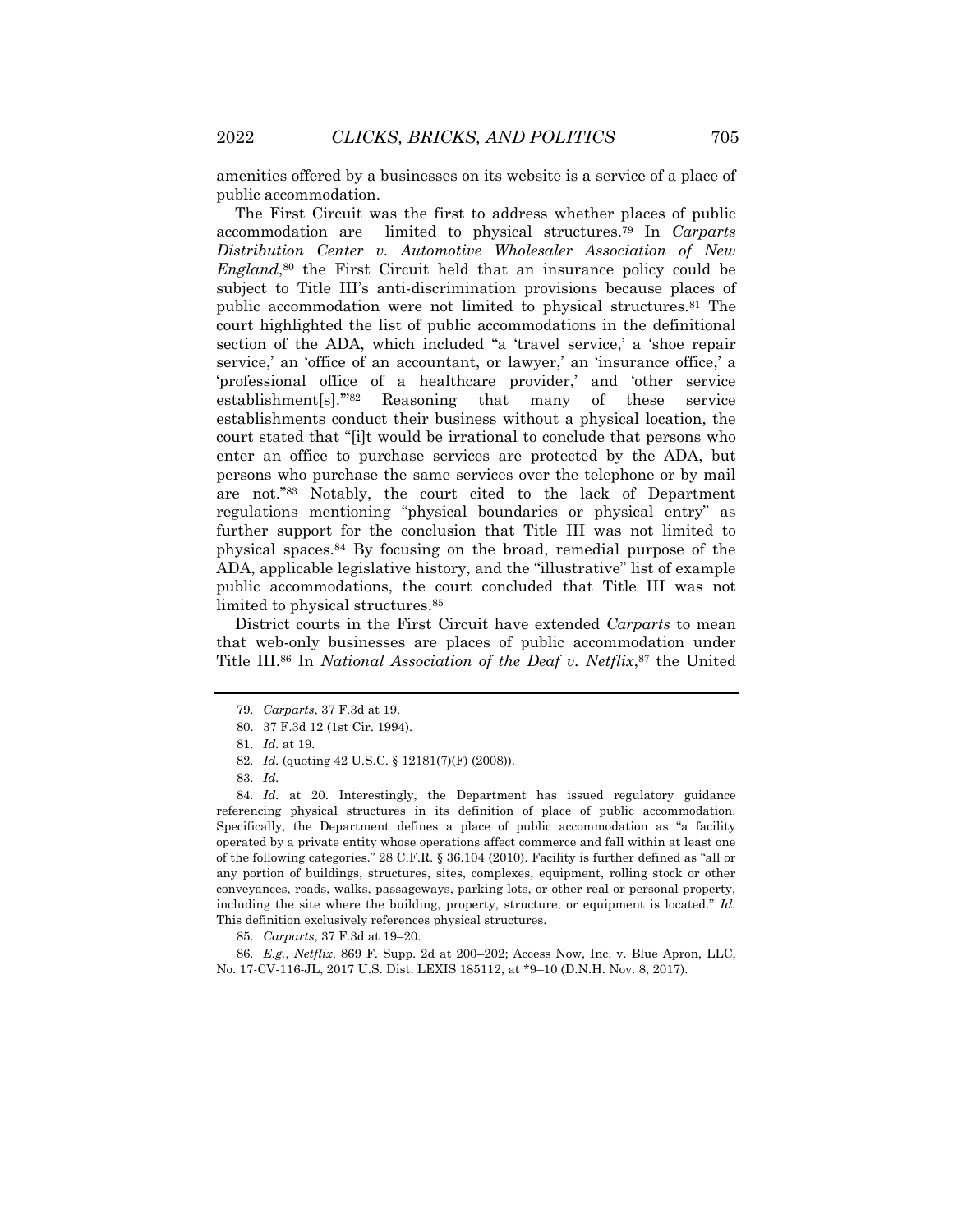States District Court for the District of Massachusetts held that the web-only streaming service, Netflix, was a place of public accommodation.<sup>88</sup> The court provided three reasons for its conclusion.<sup>89</sup> First, legislative history indicated that Congress intended the statute to evolve with changing technology.<sup>90</sup> Second, legislative history indicated that the examples included in the definition of public accommodations were illustrative, not exhaustive.<sup>91</sup> Thus, Congress's failure to list the Internet or websites as an example place of public accommodation was not dispositive.<sup>92</sup> Third, the ADA "covers the services 'of' a public accommodation, not services 'at' or 'in' a public accommodation."<sup>93</sup> Consequently, although Netflix provided services for use in the home, which is not a place of public accommodation, the website was still a service "of" a place of public accommodation subject to Title III's accessibility requirements.<sup>94</sup>

Similarly, the Second Circuit in *Pallozzi v. Allstate Life Insurance Company*, <sup>95</sup> held that public accommodations are not limited to physical locations in the context of a life insurance policy dispute.<sup>96</sup> Citing *Carparts*, the court stated that Title III was "meant to guarantee [the disabled] more than mere physical access."<sup>97</sup> And, just as the district court in *Netflix* noted, the Second Circuit in *Pallozzi* highlighted that Title III is not limited to services provided "at" or "in" a place of public accommodation.<sup>98</sup> Even though an insurance contract is not used on the premises of the insurance agency, the contract was still a service of a place of public accommodation.<sup>99</sup>

Emphasizing that Title III is not limited by physical spaces, the *Pallozzi* decision, like *Carparts*, set the stage for future challenges to

<sup>87.</sup> 869 F. Supp. 2d 196 (D. Mass. 2012).

<sup>88</sup>*. Id.* at 201–02.

<sup>89</sup>*. Id.*

<sup>90</sup>*. Id.* at 200–01.

<sup>91</sup>*. Id.* at 201.

<sup>92</sup>*. Id.*

<sup>93</sup>*. Id.*

<sup>94</sup>*. Id.*

<sup>95.</sup> 198 F.3d 28 (2d Cir. 1999), *opinion amended on denial of reh'g*, 204 F.3d 392 (2d Cir. 2000).

<sup>96</sup>*. Id.* at 32–33.

<sup>97</sup>*. Id.* at 32.

<sup>98</sup>*. Id.* at 33.

<sup>99</sup>*. Id.*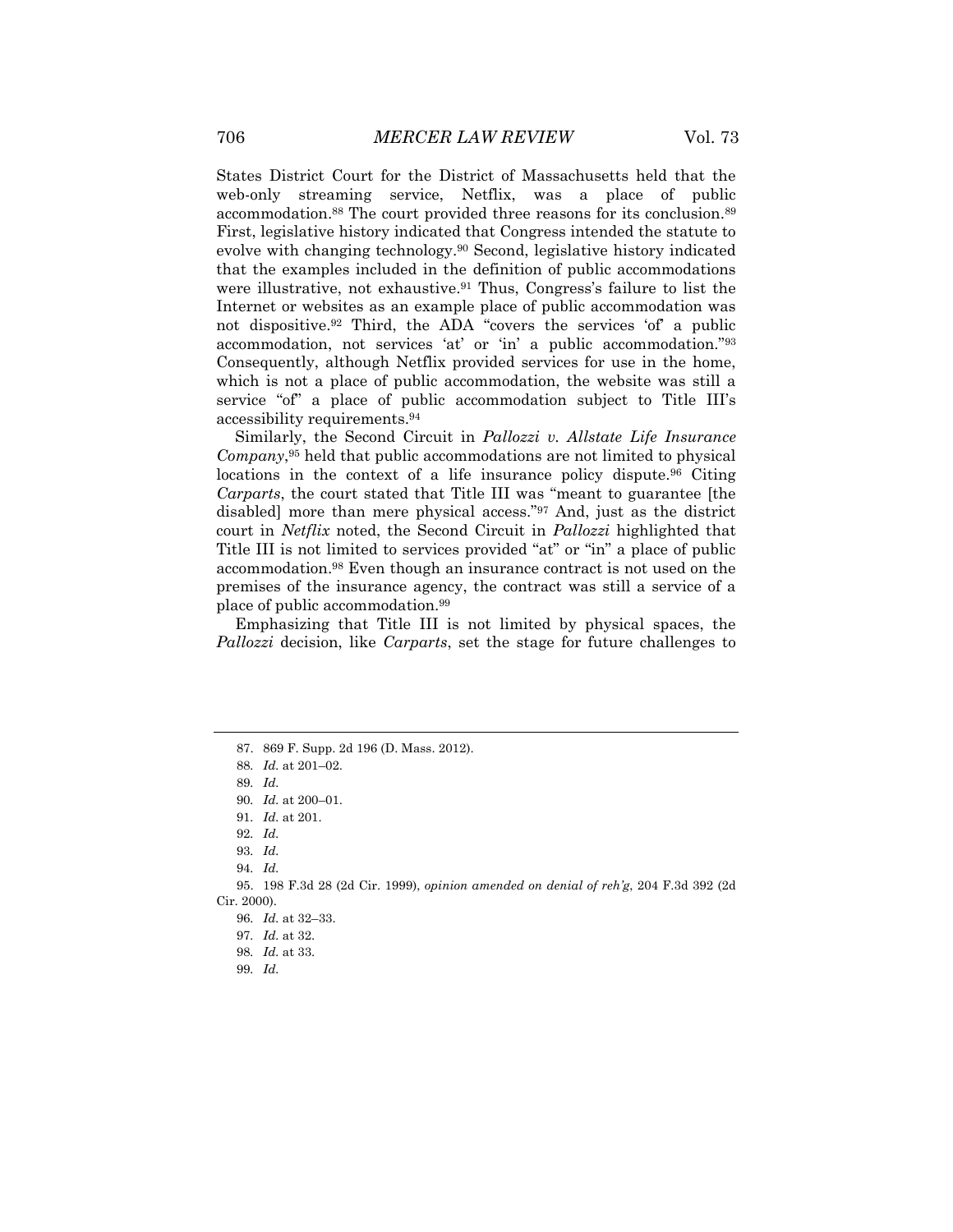web-only businesses.<sup>100</sup> The district court in *Andrews v. Blick Art Materials*, <sup>101</sup> for example, interpreted the court's decision in *Pallozzi* to mean that "the sale of goods and services to the public, rather than how and where that sale is executed" is "crucial" when determining Title III's applicability.<sup>102</sup> In other words, whether the defendant sells goods and services through an online retail website or a physical brick-and-mortar store, the determining factor is the sale of goods to the public, not the physical location of that sale.<sup>103</sup> As a result, a website can itself be a place of public accommodation.<sup>104</sup>

Lastly, the Seventh Circuit in *Doe v. Mutual of Omaha Insurance Company*, <sup>105</sup> held that places of public accommodation are not limited to physical spaces. <sup>106</sup> Addressing yet another insurance contract claim, the court in *Doe* concluded that the "core meaning" of Title III is that the "store, hotel, restaurant, dentist's office, travel agency, theater, Web site, or other facility (*whether in physical space or in electronic space*) that is open to the public cannot exclude disabled persons from entering the facility," or "from using the facility in the same way that the nondisabled do."<sup>107</sup> Citing *Doe*, district courts in the Seventh Circuit have held that the ADA applies to web-only businesses, such as Uber.<sup>108</sup>

Under the First, Second, and Seventh Circuits interpretation of the ADA, Title III regulates websites operated by places of public accommodation with physical locations *and* businesses that sell

105. 179 F.3d 557 (7th Cir. 1999).

107*. Id.* at 559 (citing *Carparts*, 37 F.3d at 19) (emphasis added). This interpretation was reiterated in another Seventh Circuit case on insurance contracts when the court gave the analogy that the ADA prohibits a furniture store from refusing to sell furniture to a disabled person whether the exchange occurs in person or over the Internet. Morgan v. Joint Admin. Bd., Ret. Plan of Pillsbury Co., and Am. Fed'n of Grain Millers, 268 F.3d 456, 459 (7th Cir. 2001).

108. Access Living of Metro. Chicago v. Uber Techs., Inc., 351 F. Supp. 3d 1141, 1155– 56 (N.D. Ill. 2018), *aff'd,* 958 F.3d 604 (7th Cir. 2020); *see also* Wright v. Experiment, No. 1:19-cv-01423-SEB-TAB, 2021 U.S. Dist. LEXIS 13214, at \*11-12 (S.D. Ind. Jan. 22, 2021).

<sup>100</sup>*. See, e.g.*, National Federation of the Blind v. Scribd Inc.*,* 97 F. Supp. 3d 565, 571, 575–76 (D. Vt. 2015); Andrews v. Blick Art Materials, LLC, 268 F. Supp. 3d 381, 391, 398 (E.D.N.Y. 2017).

<sup>101.</sup> 268 F. Supp. 3d at 381.

<sup>102</sup>*. Id.* at 392.

<sup>103</sup>*. Id.*

<sup>104</sup>*.Id.* at 398; *see also* Dominguez v. N.Y. Equestrian Ctr., Ltd., No. 18-cv-9799 (AJN), 2020 U.S. Dist. LEXIS 179258, at \*5 (S.D.N.Y. Sep. 28, 2020); Wu v. Jensen-Lewis Co*.*, 345 F. Supp. 3d 438, 443 (S.D.N.Y. 2018).

<sup>106</sup>*. Id.* at 559.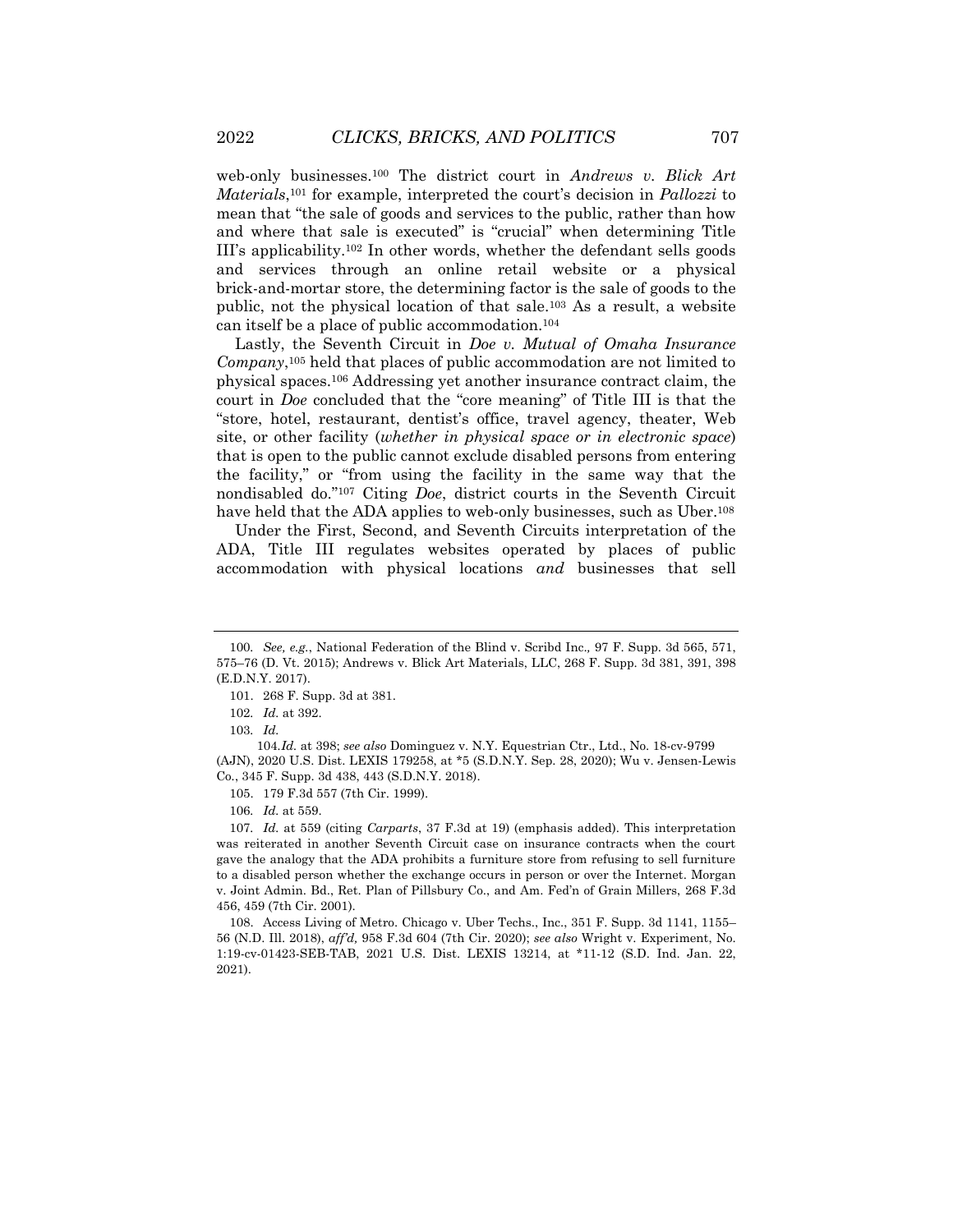products or services exclusively online.<sup>109</sup> Relying on the broad remedial purpose of the statute and legislative history, these circuits have concluded that Title III is not limited to physical locations.<sup>110</sup> Although the circuit courts have yet to definitively hold that websites are subject to Title III, the opinions addressing insurance contracts have established a broad framework for interpreting the text of the statute.<sup>111</sup> District courts applying this caselaw have extended the protections of the ADA to a wide range of online business activity.<sup>112</sup>

### *B. Physical Places vs. Digital Spaces: The argument that public accommodations are limited to physical places.*

While the First, Second, and Seventh Circuits have all held that a connection to a physical location is not necessary to bring at Title III claim,<sup>113</sup> the Sixth, Ninth, and Eleventh Circuits have arrived at the opposite conclusion.<sup>114</sup> Relying on canons of statutory construction and the applicable Department regulations, the Sixth and Ninth Circuits have held the plain language of Title III requires a nexus to a physical location.<sup>115</sup> Courts analyzing website accessibility claims under the nexus requirement conclude websites are one of the services offered by brick-and-mortar places of public accommodation.<sup>116</sup> Brick-and-mortar places of public accommodation are required to provide auxiliary aids to ensure that their services are accessible to individuals with disabilities; thus, physical stores must operate accessible websites.<sup>117</sup> The Eleventh Circuit, however, has rejected the nexus standard and the interpretation of services that incorporates websites.<sup>118</sup> Rather the intangible barrier standard adopted by the Eleventh Circuit focuses on whether the website creates an impediment to the accessibility of the services offered at the physical store.<sup>119</sup> The differing interpretation of

<sup>109</sup>*. Carparts*, 37 F.3d at 19; *Markett,* 2017 U.S. Dist. LEXIS 115212, at \*4–5; *Doe*, 179 F.3d at 559.

<sup>110</sup>*. See supra* note 75.

<sup>111</sup>*. See supra* Part VI, Section A.

<sup>112</sup>*. See e.g.*, Nat'l Ass'n of the Deaf v. Harvard Univ., 377 F. Supp. 3d 49, 60–61 (D. Mass. 2019).

<sup>113</sup>*. See supra* Part VI, Section A.

<sup>114</sup>*. Weyer*, 198 F.3d at 1115; *Parker*, 121 F.3d at 1010–11; *Gil*, 993 F.3d at 1277.

<sup>115.</sup> Richard E. Moberly, *The Americans with Disabilities Act in Cyberspace: Applying the "Nexus" Approach to Private Internet Websites*, 55 MERCER L. REV. 963, 975 (2004).

<sup>116</sup>*. See, e.g.*, Nat'l Fed'n of the Blind v. Target, 452 F. Supp. 2d 946, 953 (N.D. Cal. 2006).

<sup>117</sup>*. Robles*, 913 F.3d at 904–05.

<sup>118</sup>*. Gil*, 993 F.3d at 1278.

<sup>119</sup>*. Id.*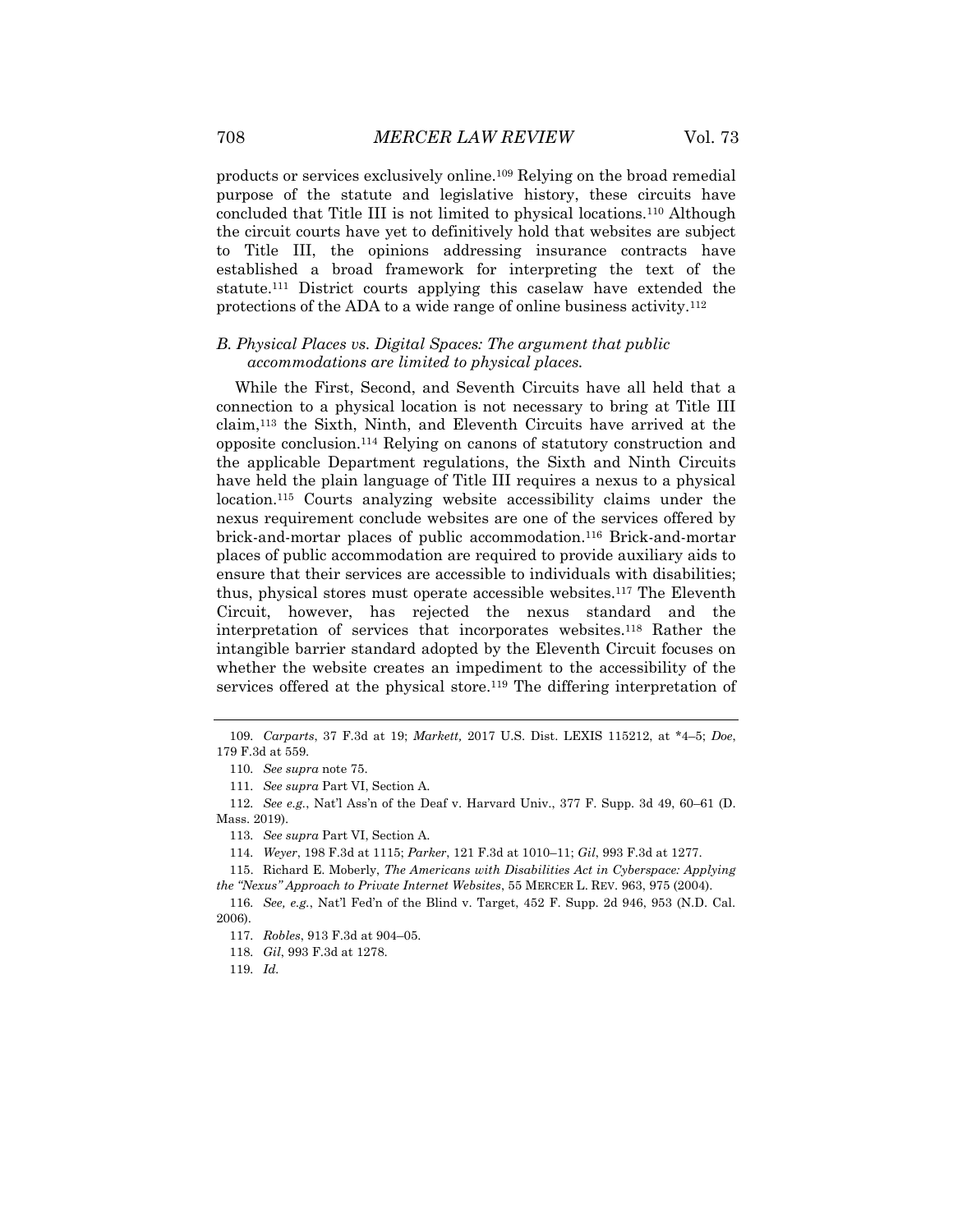services under the nexus and intangible barrier standards has further muddied the waters of what is required to allege a website accessibility claim under Title III.

#### **1. The Nexus Standard**

While the Sixth and Ninth Circuits have declined to extend the protections of Title III to web-only businesses, they have granted relief when a plaintiff alleges a nexus between a brick-and-mortar store and a website. Like the cases previously discussed, the issue of whether a place of public accommodation must be an actual, physical location first arose in the context of insurance policies.<sup>120</sup> In *Parker v. Metropolitan*  Life Insurance Company,<sup>121</sup> an individual sued their employer and the insurance carrier for providing more comprehensive coverage of physical disabilities than mental-health related disabilities.<sup>122</sup> The Sixth Circuit explicitly rejected the reasoning of the First Circuit in *Carparts*, and asserted that the term public accommodation referred to a physical, tangible place.<sup>123</sup>

Focusing on the plain meaning of the text, the Sixth Circuit argued the court in *Carparts* gave the statute "unintended breadth" by not applying the statutory canon *noscitur a sociis*. <sup>124</sup> Under the doctrine of *noscitur a sociis*, an ambiguous term is interpreted by reference to surrounding terms.<sup>125</sup> The *Parker* court concluded that the "clear connotation" of the words listed in the definition of public accommodation was an association to a physical place.<sup>126</sup> Rather than the word "travel service," or "shoe repair service" referencing businesses that conduct their affairs by phone or mail, the *Parker* court reasoned "that Congress simply had no better term than 'service' to describe an office where travel agents provide travel services and a place where shoes are repaired."<sup>127</sup> A proper application of *noscitur a sociis* resolved any ambiguity in the text foreclosing the need to reference legislative history.<sup>128</sup> As a result, the benefits plan (provided by the employer rather than directly from the insurance company) was not subject to Title III because the plan did not have a "nexus" or connection to

124*. Id.* (quoting Kurinsky v. United States, 33 F.3d 594, 597 (6th Cir. 1994)).

<sup>120</sup>*. Weyer*, 198 F.3d at 1115; *Parker*, 121 F.3d at 1010.

<sup>121.</sup> 121 F.3d 1006 (6th Cir. 1997).

<sup>122</sup>*. Id.* at 1008.

<sup>123</sup>*. Id.* at 1014.

<sup>125</sup>*. Id.*

<sup>126</sup>*. Id.*

<sup>127</sup>*. Id.*

<sup>128</sup>*. Id.* at 1014 n.10.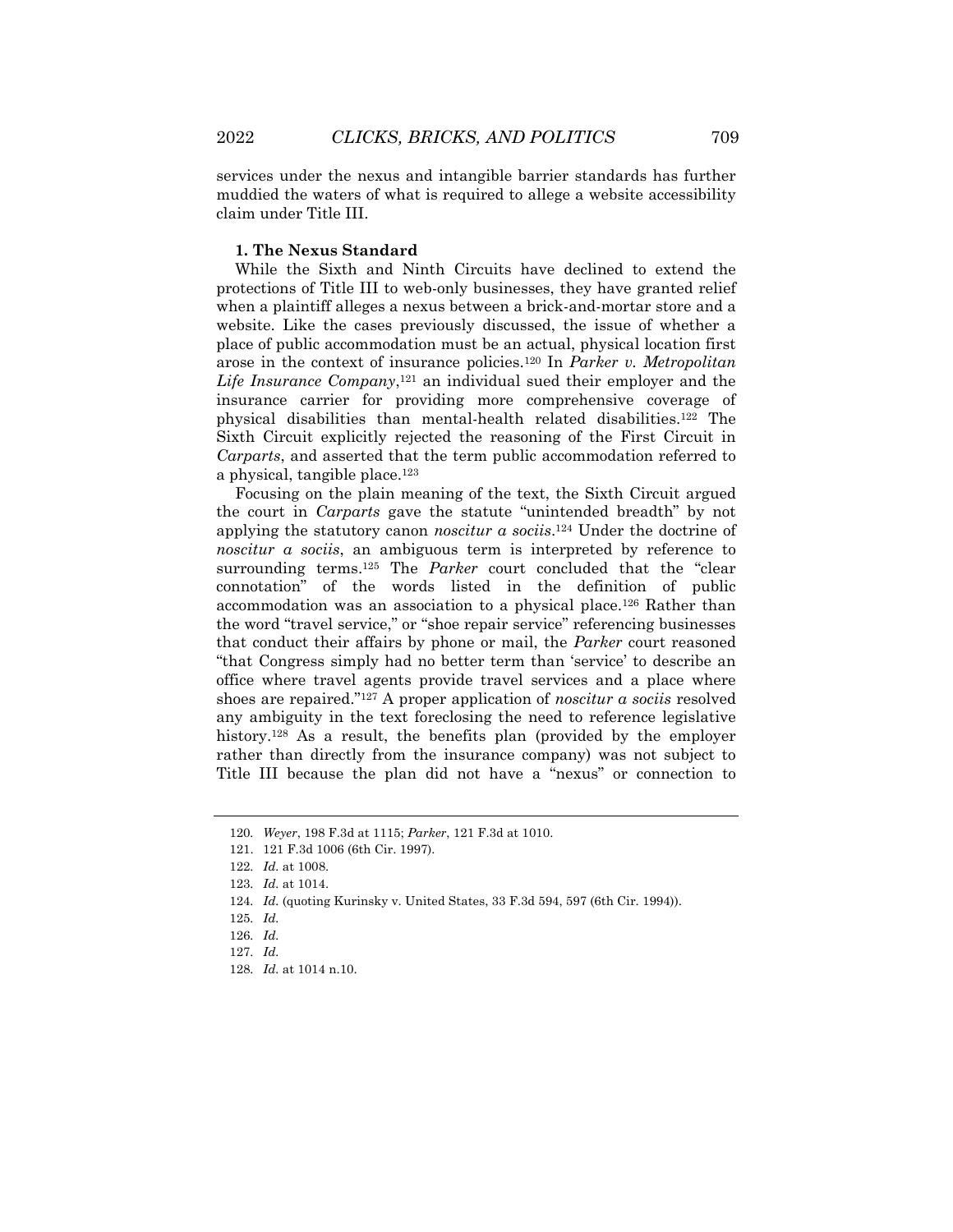policies offered by insurance companies' physical locations.<sup>129</sup> The court did not conclude, however, that a plaintiff must "physically enter" a place of public accommodation to bring a Title III claim and explicitly left open whether a plaintiff could challenge the accessibility of a good or service provided by a public accommodation "by some other means."<sup>130</sup> District courts would later define "some other means" to include websites.<sup>131</sup>

District courts within the Sixth Circuit have concluded websites operated by brick-and-mortar stores are subject to Title III's accessibility requirements.<sup>132</sup> After analyzing *Parker* and other circuit court opinions, the United States District Court for the Northern District of Ohio in *Castillo v. Jo-Ann Stores*, <sup>133</sup> concluded that the plaintiff's claim challenging the accessibility of Jo-Ann craft store's website was cognizable under Title III.<sup>134</sup> For example, the plaintiff alleged the inaccessible features of the website prevented her from accessing the store locator feature, which impeded her ability to shop at physical stores.<sup>135</sup> Because the plaintiff alleged the website prevented her from accessing the physical Jo-Ann craft stores, the court concluded that a sufficient nexus existed between the physical place of public accommodation and service (i.e., the website) provided by the public accommodation.<sup>136</sup> Although a website is not itself a place of public accommodation, the court in *Castillo* recognized that a website is still subject to regulation under Title III because it is one of the services offered by a physical place of public accommodation. 137

The Ninth Circuit adopted the nexus standard in *Weyer v. Twentieth Century Fox Film*. <sup>138</sup> Like the Sixth Circuit, the Ninth Circuit cited the principle of *noscitur a sociis* to justify the conclusion that places of public accommodation are limited to physical locations.<sup>139</sup> The court briefly highlighted that there must be "some connection between the good or service complained of and an actual, physical place";<sup>140</sup> however,

<sup>129</sup>*. Id.* at 1011.

<sup>130</sup>*. Id.* at 1011 n.3.

<sup>131.</sup> 286 F. Supp. 3d 870, 876 (N.D. Ohio 2018).

<sup>132</sup>*. See id.* at 881; Brintley v. Aeroquip Credit Union, 321 F. Supp. 3d 785, 792–93 (E.D. Mich. 2018), *rev'd on other grounds*, 936 F.3d 489 (6th Cir. 2019).

<sup>133</sup>*. Castillo*, 286 F. Supp. 3d at 870.

<sup>134</sup>*. Id.* at 876.

<sup>135</sup>*. Id.* at 880–81.

<sup>136</sup>*. Id.* at 881.

<sup>137</sup>*. Id.*

<sup>138.</sup> 198 F.3d 1104 (9th Cir. 2000).

<sup>139</sup>*. Id.* at 1114.

<sup>140</sup>*. Id.*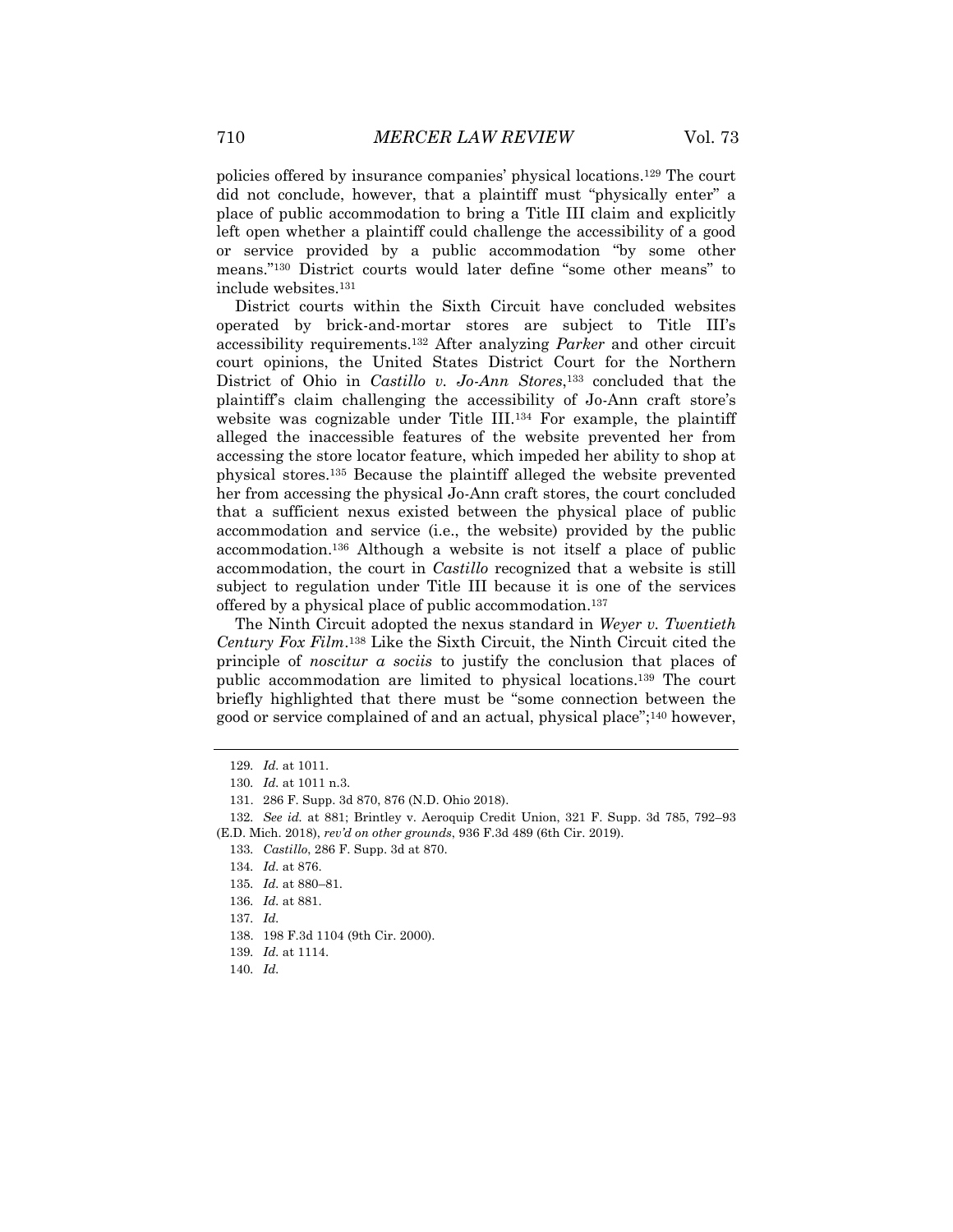it was not until the court's decision in *Robles v. Domino's Pizza*, <sup>141</sup> that the specifics of the nexus standard were outlined.

In *Robles*, a blind individual argued Domino's online website and mobile app violated Title III because they were incompatible with screen reading software.<sup>142</sup> Domino's is a place of public accommodation because it operates physical restaurants throughout the nation.<sup>143</sup> Therefore, Domino's is required to "take such steps as may be necessary to ensure that no individual with a disability is excluded, denied services, segregated or otherwise treated differently than other individuals because of the *absence of auxiliary aids and services*."<sup>144</sup> The Department defines auxiliary aids and services to include "accessible electronic and information technology."<sup>145</sup> As a result, Domino's must provide electronic software that makes its website and mobile app compatible with screen reader technology as a part of its obligation to offer auxiliary aids and services.<sup>146</sup> The court emphasized that the website and app are primarily used to locate nearby stores and order pizzas for delivery or pick-up.<sup>147</sup> Because the inaccessibility of the website and app impeded the plaintiff's access to physical stores, the Ninth Circuit concluded that the nexus requirement was satisfied.<sup>148</sup> Although individuals do not primarily access the app and website on the premises of Domino's physical stores, the court clarified that the statute "applies to the services *of* a place of public accommodation, not services *in* a place of public accommodation."<sup>149</sup> Consequently, the Ninth Circuit requires brick-and-mortar public accommodations to operate accessible websites that facilitate access to their physical buildings.<sup>150</sup>

However, the holding in *Robles* is limited by the factual circumstances presented in the case. The plaintiff alleged the website facilitated access to the goods and services of the physical store and did

<sup>141.</sup> 913 F.3d 898 (9th Cir.), *cert. denied,* 140 S. Ct. 122 (2019).

<sup>142</sup>*. Id.* at 902.

<sup>143</sup>*. See* 42 U.S.C. § 12181(7)(b) (2008) ("The following private entities are considered public accommodations for purposes of this title . . . a restaurant, bar, or other establishment serving food or drink.").

<sup>144</sup>*. Robles*, 913 F.3d at 905 (citing 42 U.S.C. § 12182(b)(2)(A)(iii) (2008)) (emphasis added).

<sup>145</sup>*. Id.* (citing 28 C.F.R. § 36.303(b)(2) (2010)).

<sup>146</sup>*. Robles*, 913 F.3d at 905.

<sup>147</sup>*. Id.*

<sup>148</sup>*. Id.*

<sup>149</sup>*. Id.*

<sup>150</sup>*. Id.* at 905–06.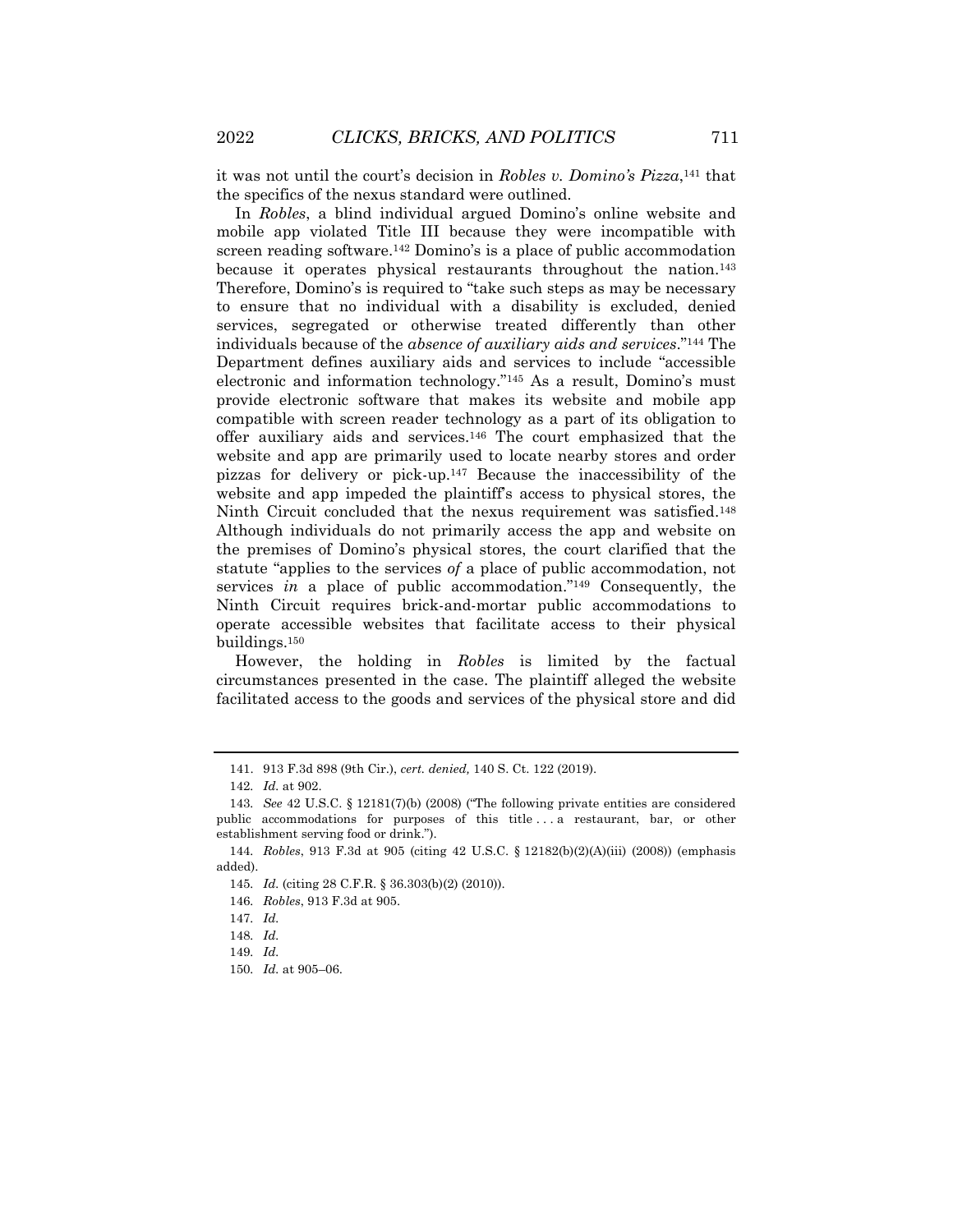not argue that the website itself was a service.<sup>151</sup> Thus the court expressly left open the question of whether "the ADA covers the websites or apps of a physical place of public accommodation where their inaccessibility does not impede access to the goods and services of a physical location."<sup>152</sup>

District courts within the Ninth Circuit have concluded that websites are themselves a service of a place of public accommodation. For example, in *National Federation of the Blind v. Target*, <sup>153</sup> the United States District Court for the Northern District of California held a plaintiff successfully stated a claim under Title III by alleging that the inaccessible features of Target.com prevented the plaintiff from enjoying the goods and services of the physical store.<sup>154</sup> The court clarified that while website accessibility challenges must be connected to a physical store, Title III protects more than physical access.<sup>155</sup> Specifically, the court stated:

The case law does not support defendant's attempt to draw a false dichotomy between those services which impede physical access to a public accommodation and those merely offered by the facility. Such an interpretation would effectively limit the scope of Title III to the provision of ramps, elevators and other aids that operate to remove physical barriers to entry. Although the Ninth Circuit has determined that a place of public accommodation is a physical space, the court finds unconvincing defendant's attempt to bootstrap the definition of accessibility to this determination, effectively reading out of the ADA the broader provisions enacted by Congress.156

Websites connected to brick-and-mortar stores must comply with Title III's accessibility requirements as a service of a place of public accommodation, even though the service is typically utilized outside of the place of public accommodation.<sup>157</sup> Thus, arguments that Title III only prohibits discrimination in the enjoyment of goods and services on the premises of physical places of public accommodation do not comport with the broad scope of the nexus test.<sup>158</sup>

Citing the doctrine of *noscitur a sociis*, the Sixth and Ninth Circuit have concluded that places of public accommodation must have a physical location.<sup>159</sup> While challenges to web-only businesses have failed

152*. Id.* at 905 n.6.

<sup>151</sup>*. Id.* at 905.

<sup>153.</sup> 452 F. Supp. 2d 946 (N.D. Cal. 2006).

<sup>154</sup>*. Id.* at 956.

<sup>155</sup>*. Id.* at 955.

<sup>156</sup>*. Id.*

<sup>157</sup>*. Id.*

<sup>158</sup>*. Id.*

<sup>159</sup>*. Weyer*, 198 F.3d at 1114; *Parker*, 121 F.3d at 1014.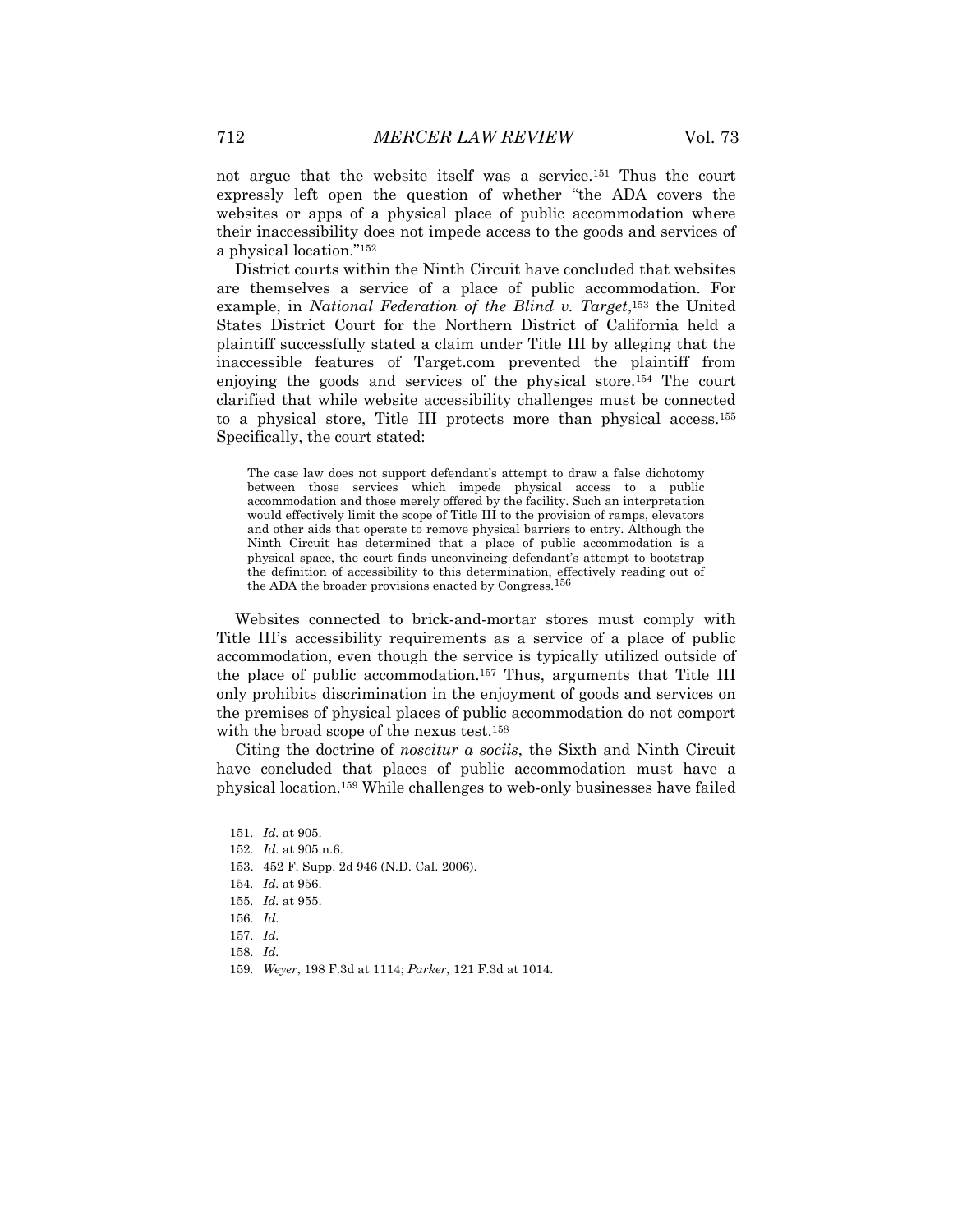in these circuits,<sup>160</sup> websites with a connection or nexus to a physical location must comply with Title III's accessibility requirements.<sup>161</sup> District courts within the Sixth and Ninth Circuit recognize that a website is itself a service of a place of public accommodation.<sup>162</sup> Thus, if a plaintiff demonstrates that the business operating the website has physical locations, then the website is subject to regulation as a service of those brick-and-mortar businesses.<sup>163</sup>

#### **2. The Intangible Barrier Standard**

Not only are circuits divided on the application of Title III to web-only businesses, but circuits that agree Title III is limited to physical spaces disagree on how courts should analyze the connection between the website and the brick-and-mortar location.<sup>164</sup> The development of the intangible barrier standard by the Eleventh Circuit as an alternative to the nexus standard is a recent response to criticism that the application of Title III to digital spaces gives the statute an expansive interpretation not aligned with the text's plain meaning.<sup>165</sup> While the nexus standard recognizes that websites can themselves be a service of a physical place of public accommodation,<sup>166</sup> the intangible barrier standard defines service narrowly to include only the amenities offered at the physical location of the place of public accommodation.<sup>167</sup> These differing interpretations have resulted in different outcomes despite factually similar cases.

In *Gil v. Winn-Dixie*,<sup>168</sup> the plaintiff, a blind man, challenged the accessibility of Winn-Dixie's website.<sup>169</sup> Gil alleged that digital coupon and online prescription re-fill features were incompatible with screen

<sup>160</sup>*. See, e.g.*, Earll v. EBay, Inc., 599 F. App'x 695, 696 (9th Cir. 2015).

<sup>161</sup>*. See supra* Part VI, Section B.1.

<sup>162</sup>*. See supra* Part VI, Section B.1.

<sup>163</sup>*. See, e.g.*, *Castillo*, 286 F. Supp. 3d at 876; *Robles*, 913 F.3d at 904–05.

<sup>164</sup>*. Compare Robles*, 913 F.3d at 904–06, *with Gil*, 993 F.3d at 1274–84.

<sup>165</sup>*. Gil*, 993 F.3d at 1281–82.

<sup>166</sup>*. See, e.g*., *Target*, 452 F. Supp. 2d at 955.

<sup>167</sup>*. Gil*, 993 F.3d at 1281.

<sup>168.</sup> 993 F.3d 1266 (11th Cir. 2021), *opinion vacated on reh'g*, 17-13467-CC, 2021 WL 6129128 (11th Cir. Dec. 28, 2021). The Eleventh Circuit recently issued an order vacating its earlier opinion establishing the intangible barrier standard. Gil v. Winn-Dixie Stores, Inc., No. 17-13467-CC, 2021 U.S. App. LEXIS 38489 (11th Cir. Dec. 28, 2021). While the earlier opinion no longer holds the force of law, the Eleventh Circuit has not issued a second opinion supplanting its prior reasoning. As a result, the court's discussion of the intangible barrier standard still provides insight into how a Title III website accessibility case may be decided in the future.

<sup>169</sup>*. Gil*, 993 F.3d at 1270.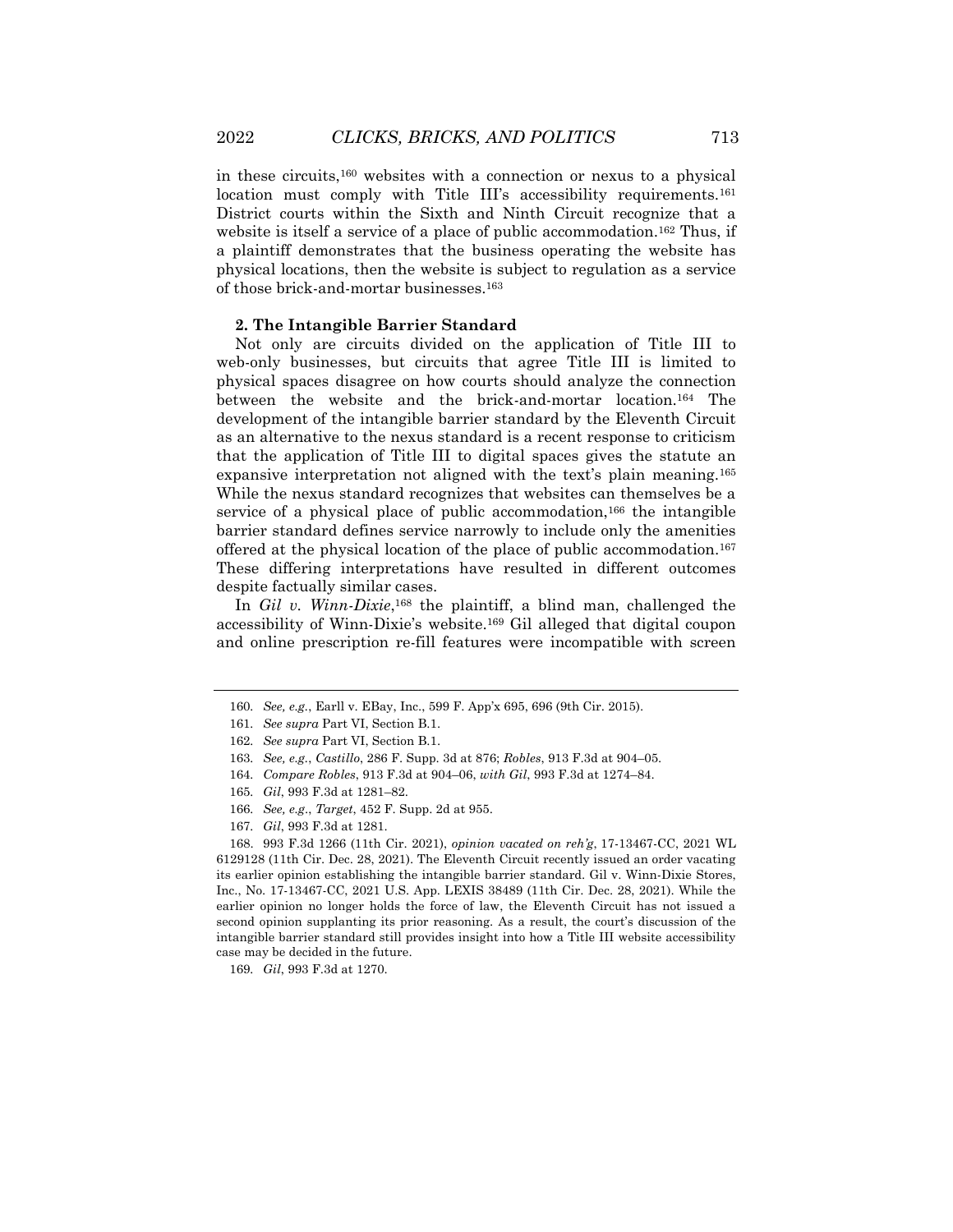reader software.<sup>170</sup> Gil's inability to use the website meant that he had to rely on store employees or friends to convey his confidential medical information to re-fill his prescriptions or help him clip coupons.<sup>171</sup> As a result, Gil argued he was unable to fully and equally enjoy the "services, facilities, privileges, advantages and accommodations," provided by Winn-Dixie through winndixie.com.<sup>172</sup> Citing to the nexus standard, the district court concluded that the website was "'heavily integrated' with Winn-Dixie's physical stores—so much so that it 'operates as a gateway to the physical store locations.'"<sup>173</sup> According to the district court, the inaccessible features of the website violated Title III.<sup>174</sup> The Eleventh Circuit disagreed for two reasons.<sup>175</sup>

First, the Eleventh Circuit majority clarified that public accommodations are limited to actual, physical spaces.<sup>176</sup> After restating the definition of public accommodation in  $\S$  12181(7), the court concluded that the text is "unambiguous and clear."<sup>177</sup> Because all of the examples listed in the statute "are tangible, physical places," websites are not places of public accommodation under Title III.<sup>178</sup> The court was unpersuaded by Gil's reference to the statute's legislative history or statements by the Department that supported the inclusion of websites within the meaning of public accommodation.<sup>179</sup> Although the Winn-Dixie website was not a place of public accommodation, the court recognized that the website could still be subject to Title III's accessibility requirements if it created an intangible barrier to the physical store.<sup>180</sup>

Second, the majority held that challenges to websites associated with brick-and-mortar stores must satisfy the intangible barrier standard

174*. Gil*, 993 F.3d at 1273.

176*. Id.* at 1277.

<sup>170</sup>*. Id.* Winn-Dixie estimated that the cost of updating their website to make it compatible with screen reading technology would be approximately \$250,000. *Id.* at 1273 n.6. Ironically, Forbes estimates Winn-Dixie's net worth at \$9.6 Billion and the litigation costs of a civil suit from pleading to appeal can easily exceed \$200,000. *Southeastern Grocer*, FORBES (Nov. 23, 2020), https://www.forbes.com/companies/southeasterngrocer/?sh=5077d515757d.

<sup>171</sup>*. Gil*, 993 F.3d at 1272.

<sup>172</sup>*. Id.* at 1271.

<sup>173</sup>*. Id.* at 1273 (quoting *Gil*, 257 F. Supp. 3d at 1349).

<sup>175</sup>*. Id.* at 1275.

<sup>177</sup>*. Id.* at 1276.

<sup>178</sup>*. Id.* at 1277. The dissent did not dispute this portion of the majority's opinion. *Id.* at 1277 n.14.

<sup>179</sup>*. Id.* at 1276 n.11–12.

<sup>180</sup>*. Id.* at 1278.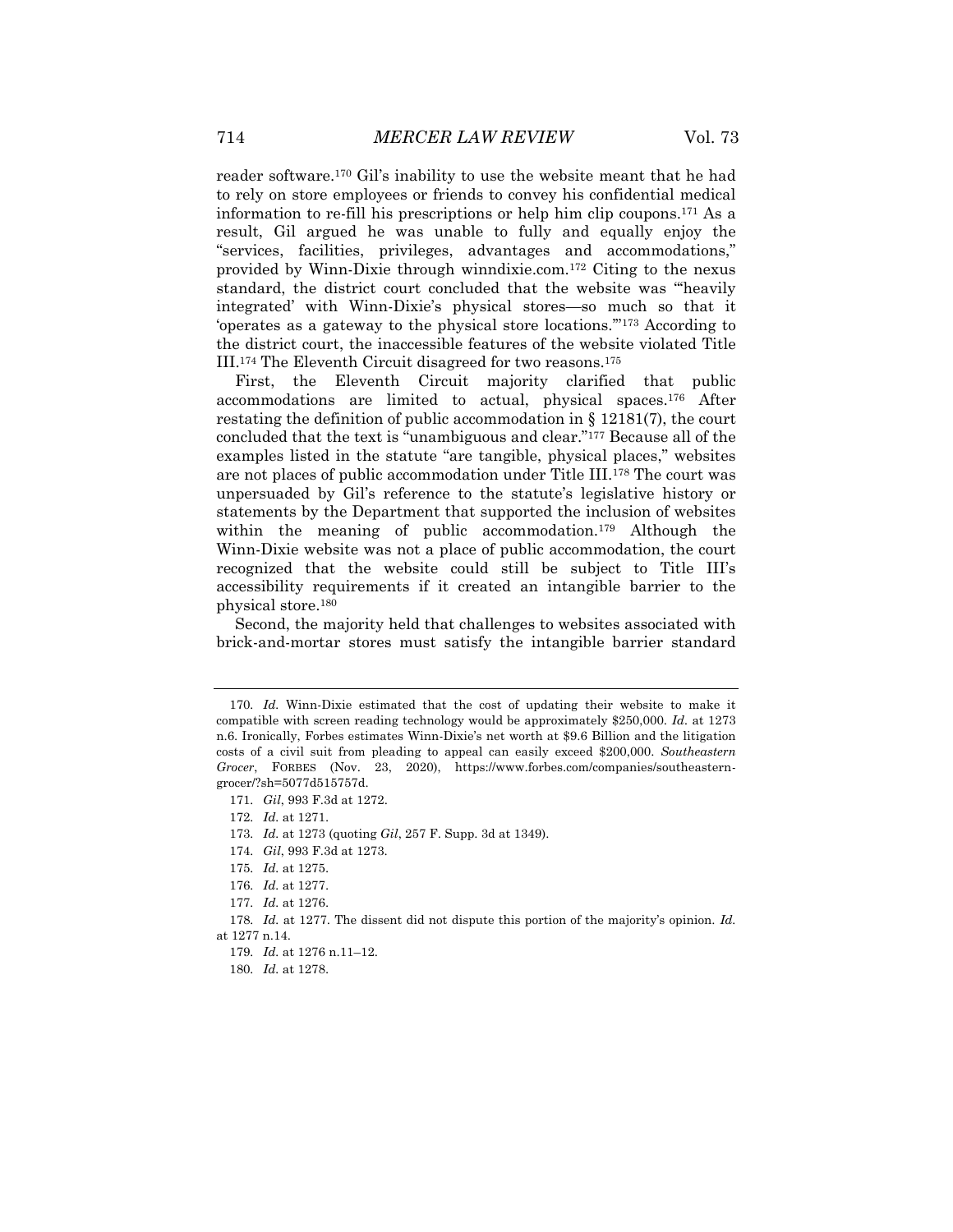rather than the nexus standard adopted by the Third, Sixth, and Ninth Circuits.<sup>181</sup> The intangible barrier standard comes from a prior Eleventh Circuit decision, *Rendon v. Valleycrest Productions*. <sup>182</sup> In *Rendon*, the plaintiffs, hearing- and mobility-impaired individuals, sued the production company of "Who Wants To Be A Millionaire."<sup>183</sup> The show selected contestants using an automated hotline. Individuals would call the hotline number and answer a series of questions using the keypad. The plaintiffs argued the system discriminated against the disabled because individuals with hearing-impairments could not hear the questions and individuals with mobility-impairments could not answer the questions quickly enough using the keypad. As a result, these individuals would not be selected to participate on the show.<sup>184</sup> The defendant contended the hotline could not "serve as the basis for a Title III claim because it is not itself a public accommodation or a physical barrier to entry erected at a public accommodation."<sup>185</sup> The Eleventh Circuit concluded the hotline was subject to Title III because the statute covers both "tangible barriers," such as "physical and architectural barriers,"<sup>186</sup> and "intangible barriers, such as eligibility requirements and screening rules or discriminatory policies and procedures that restrict a disabled person's ability to enjoy the defendant entity's goods, services and privileges."<sup>187</sup>

The Eleventh Circuit applied the *Rendon* standard in *Gil* and concluded that the website did not create an intangible barrier to Gil's ability to access and enjoy the goods and services of Winn-Dixie's physical stores.<sup>188</sup> The court distinguished the intangible barrier present in *Rendon* from the Winn-Dixie website, arguing that the phone system in *Rendon* was the "sole access point" to the physical game show.<sup>189</sup> Gil, however, was not prevented from accessing the prescription counter or coupon books at the physical stores.<sup>190</sup> As a result, the website did not prevent Gil from shopping at the physical store and no intangible barrier was present.<sup>191</sup>

- 187*. Rendon*, 294 F.3d at 1283 (citing 42 U.S.C. § 12182(b)(2)(A)(i)–(ii)).
- 188*. Gil*, 993 F.3d at 1280.
- 189*. Id.* at 1279.

191*. Id.*

<sup>181</sup>*. Id.* at 1281.

<sup>182.</sup> 294 F.3d 1279 (11th Cir. 2002).

<sup>183</sup>*. Id.* at 1280.

<sup>184</sup>*. Id.* at 1280–81.

<sup>185</sup>*. Id.* at 1283.

<sup>186</sup>*. Id.* (citing 42 U.S.C. § 12182(b)(2)(A)(iv)).

<sup>190</sup>*. Id.*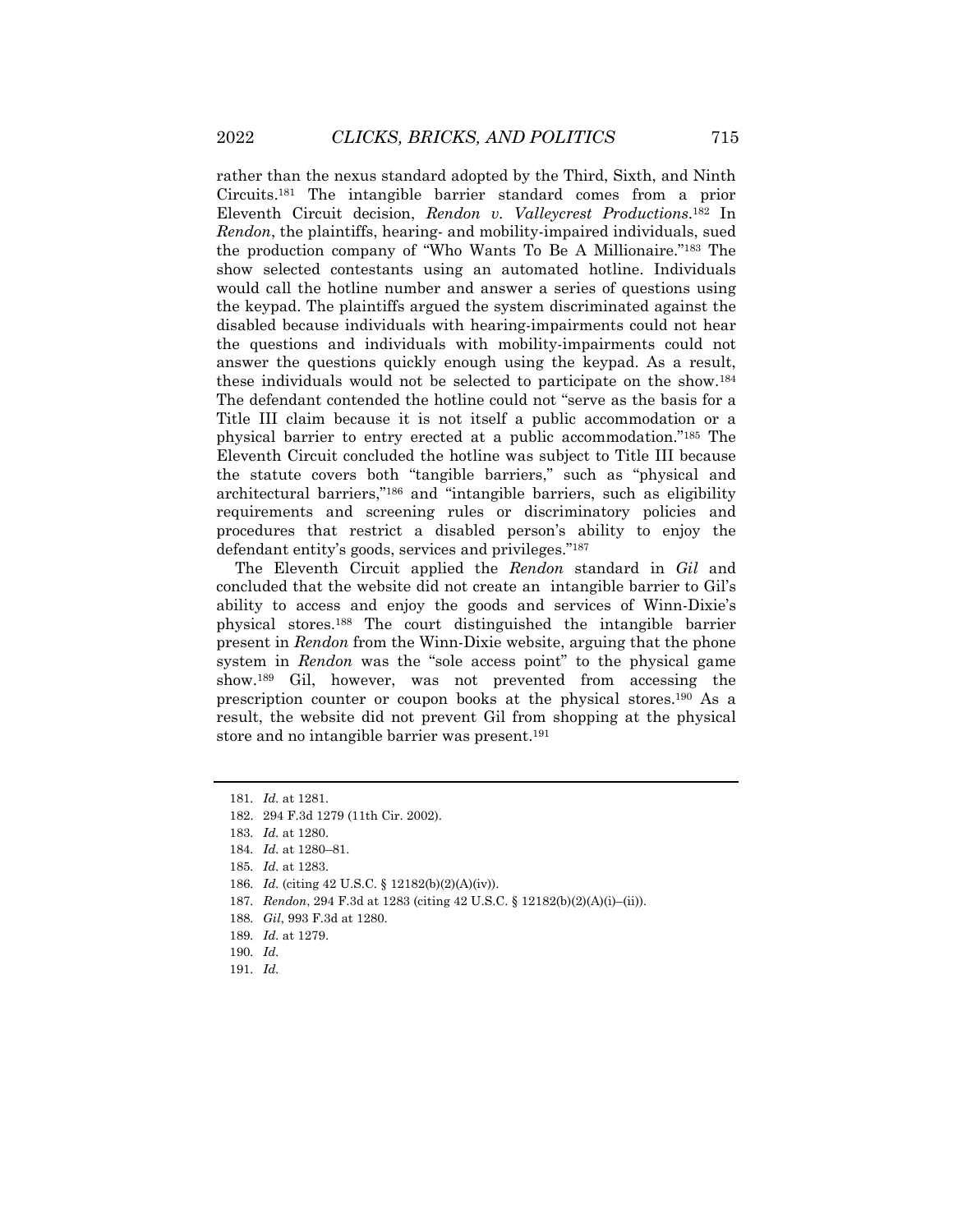The majority's conclusion that Gil was not denied equal access to the goods and services offered at the Winn-Dixie store highlights the key difference between the nexus and intangible barrier standard—the interpretation of service. Under the nexus standard, a website is a service of a physical place of public accommodation.<sup>192</sup> Thus, the online prescription refill and coupon selection features located on Winn-Dixie's website must be accessible because they are part of the range of services Winn-Dixie offers that just happen to be online. Under the intangible barrier standard, however, a website is not a service of a physical place of public accommodation.<sup>193</sup> The majority asserted the only services at issue were the prescription re-fill and coupon selection services available at the physical Winn-Dixie stores.<sup>194</sup> Because Gil had access to those services in the store, making the online version of those services compatible with screen reader technology was not necessary.<sup>195</sup>

Despite the similarities between the alleged accessibility issues in *Robles* and *Gil*, the courts reached different conclusions. Both the plaintiffs in *Gil* and *Robles* challenged website features that facilitated access to goods and services in the store. The plaintiff in *Robles* wanted to access the Domino's pizza website and app to order food and beverages, a service available at the physical Domino's restaurant;<sup>196</sup> the plaintiff in *Gil* wanted access to Winn-Dixie's website to clip coupons and pick up prescriptions, services available at the physical Winn-Dixie stores.<sup>197</sup> While the Ninth Circuit in *Robles* allowed the plaintiff's claim to proceed based on the nexus standard,<sup>198</sup> the majority in *Gil* held that the plaintiff's claim failed to satisfy the connection requirement through the intangible barrier standard.<sup>199</sup> These different outcomes exemplify a major problem within the Title III caselaw: inconsistent application of Title III's anti-discrimination provisions.

<sup>192</sup>*. Target*, 452 F. Supp. 2d at 955.

<sup>193</sup>*. Gil*, 993 F.3d at 1281.

<sup>194</sup>*. Id.* at 1279.

<sup>195</sup>*. Id.* at 1280–81. The dissent contested this conclusion arguing that even if the *website* itself was not a service, the *in-store* prescription re-fill and coupon services were inferior for disabled customers because they lacked the convenience and privacy available to website users. Thus, the dissent concluded that even if the statutory text was only limited to services provided on-site at the physical store location, Gil was not able to enjoy fully and equally those services. *Id.* at 1295–96 (Pryor, J., dissenting).

<sup>196</sup>*. Robles*, 913 F.3d at 905.

<sup>197</sup>*. Gil*, 993 F.3d at 1280–81.

<sup>198</sup>*. Robles*, 913 F.3d at 904–05.

<sup>199</sup>*. Gil*, 993 F.3d at 1283–84.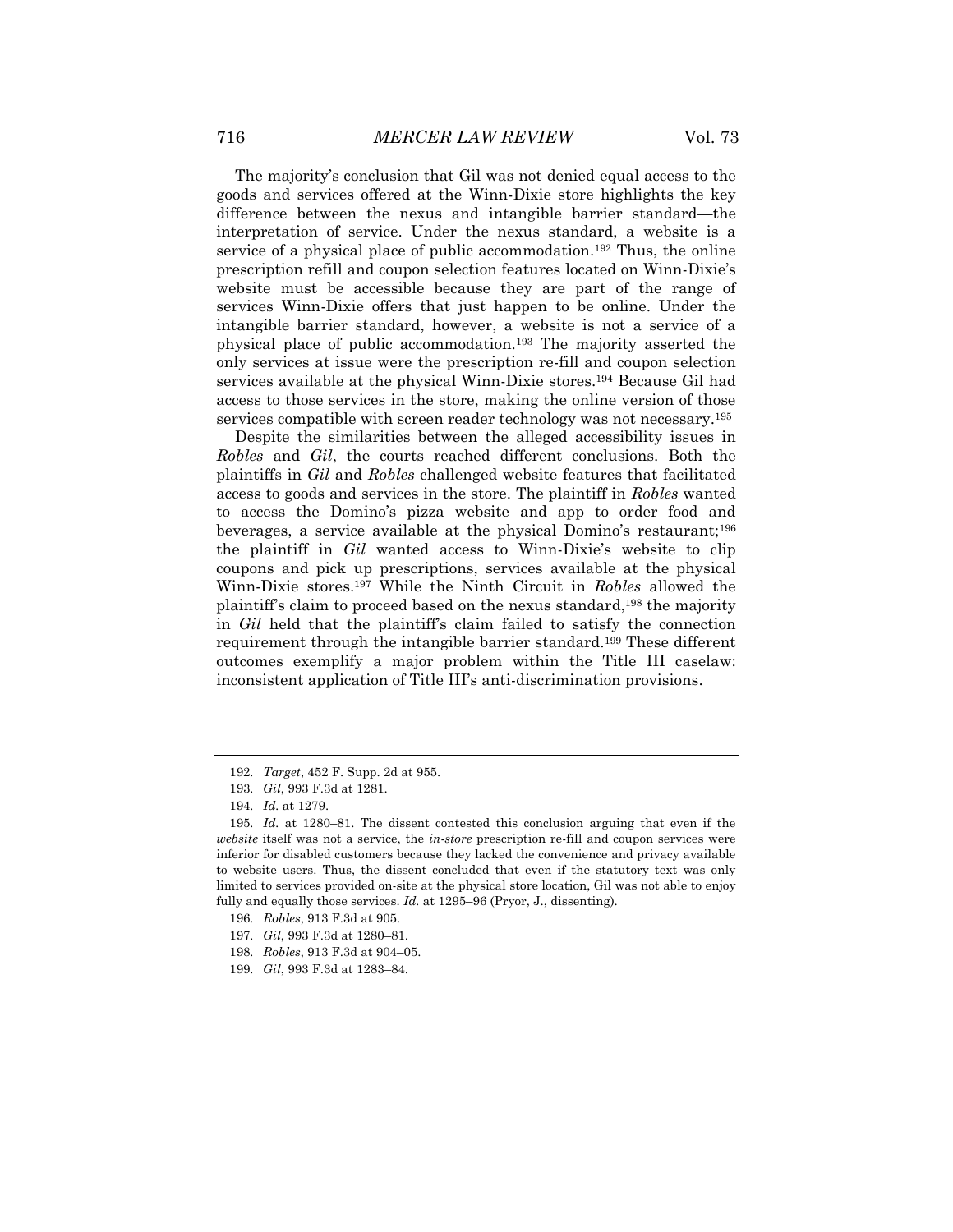#### VII. THE PROBLEM

Courts have wrestled with the difficult question of whether websites are subject to regulation under the ADA for over twenty years, resulting in two circuit splits and three approaches to website accessibility claims under Title III. The First, Second, and Seventh Circuits have taken an unrestricted approach to website accessibility: allowing claims against web-only businesses to proceed under Title III.<sup>200</sup> The Sixth and Ninth Circuit have taken a moderate approach: limiting Title III's application to brick-and-mortar businesses but allowing website accessibility claims to proceed if the plaintiff can demonstrate a nexus between the website and the physical businesses.<sup>201</sup> Lastly, the Eleventh Circuit has taken a restrictive approach to website accessibility claims: limiting Title III's application to brick-and-mortar businesses but allowing website accessibility claims to proceed if the plaintiff can demonstrate that the website creates an intangible barrier to accessing the goods and services of the physical store.<sup>202</sup> Each of these approaches has resulted in vastly different case outcomes despite factually similar circumstances.

Inconsistent application of Title III's anti-discrimination provisions has created confusion among lower courts and private businesses trying to cobble together a consistent standard from the morass of diverging opinions.<sup>203</sup> Like cases should be treated alike,<sup>204</sup> but as the comparison of the decisions in *Gil* and *Robles* illustrates, the application of Title III to similar factual circumstances does not result in the same outcome.<sup>205</sup> The lack of uniformity in Title III caselaw is problematic for two reasons: (1) the lack of coherent and consistent standards burdens businesses because they are uncertain of their legal obligations, and (2) the piecemeal litigation approach only addresses website accessibility issues among a subset of disabled individuals.<sup>206</sup>

The lack of clear standards governing website accessibility claims burdens businesses as they attempt to discern the appropriate

<sup>200</sup>*. See supra* Part VI, Section A.

<sup>201</sup>*. See supra* Part VI, Section B.1.

<sup>202</sup>*. See supra* Part VI, Section B.2.

<sup>203.</sup> Deeva V. Shah, *Web Accessibility for Impaired Users: Applying Physical Solutions to Digital Problems*, 38 HASTINGS COMM. & ENT. L.J. 215, 227 (2016).

<sup>204</sup>*. See, e.g.*, Epic Sys. Corp. v. Lewis, 138 S. Ct. 1612, 1623 (2018).

<sup>205</sup>*. See supra* text accompanying notes 196–199.

<sup>206</sup>*. See* Wolk, *supra* note 19, at 472–477; Meyer, *supra* note 77, at 29; Patrick Maroney, *The Wrong Tool for the Right Job: Are Commercial Websites Places of Public Accommodation under the Americans with Disabilities Act of 1990*, 2 VAND. J. ENT. L. & PRAC. 191, 202 (2000).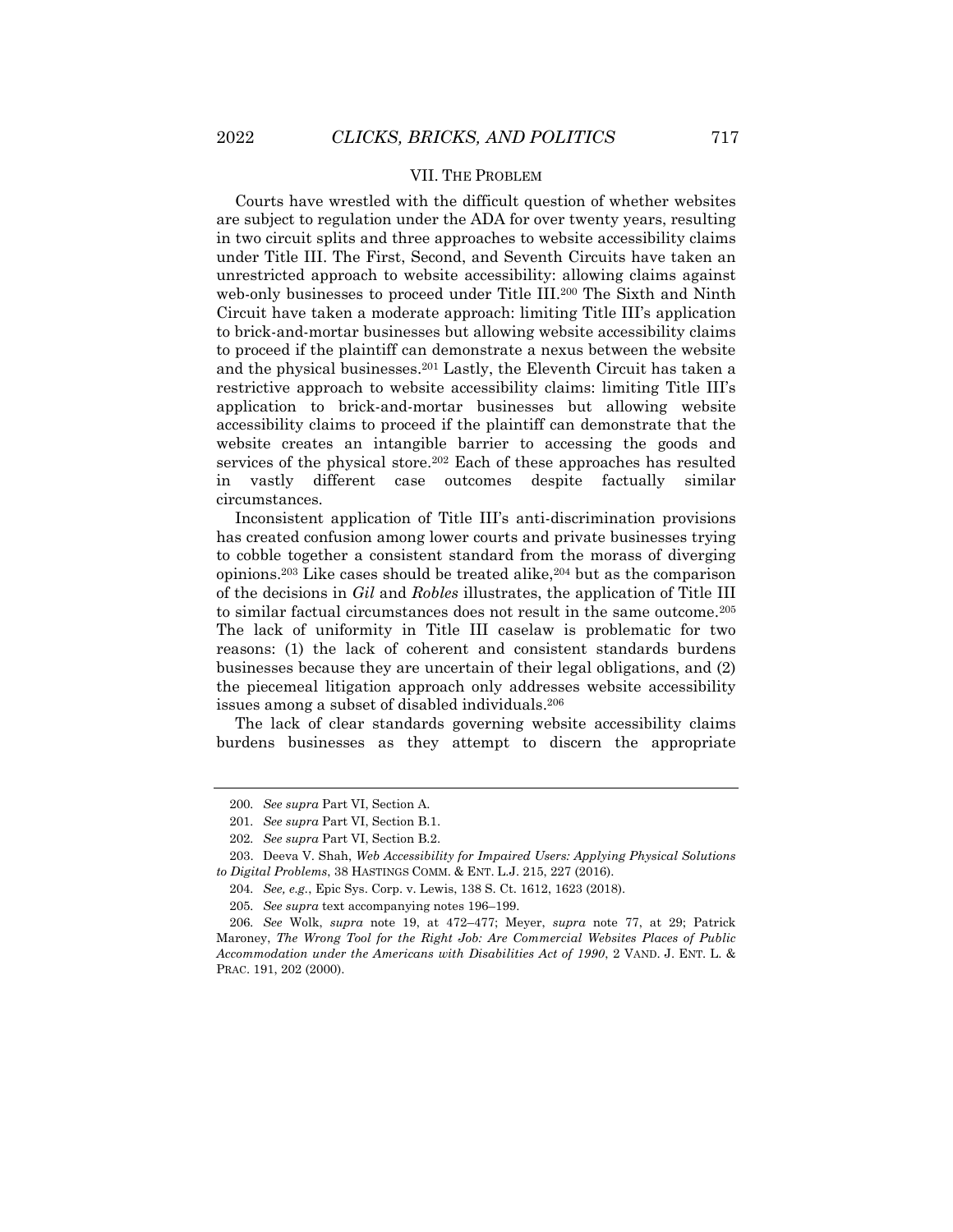standards for compliance and prevents them from actively addressing website accessibility issues.<sup>207</sup> Like the accessibility of physical facilities, website accessibility differs depending on the disability.<sup>208</sup> Accessibility is not a one-size-fits-all approach and as technology changes, so will accessibility standards. As the Supreme Court recently stated, "[t]he forces and directions of the Internet are so new, so protean, and so far reaching that courts must be conscious that what they say today might be obsolete tomorrow."<sup>209</sup> Take the *Robles* case as an example. Domino's argued that imposing WCAG 2.0 as the standard for assessing liability under Title III violated its due process rights because the Department had not formally adopted the standards.<sup>210</sup> Although the Ninth Circuit ultimately concluded that requiring Domino's to comply with WCAG 2.0 as a potential remedy for a violation of Title III did not violate due process, time and money were wasted litigating the issue.<sup>211</sup> Furthermore, while compliance with WCAG 2.0 would improve the accessibility of the defendant's website, the standards are not static. In fact, W3C updated its standards in 2018 (i.e., WCAG 2.1) and has plans to publish another version in 2022 (i.e., WCAG 2.2).<sup>212</sup> Any court order or settlement agreement enforcing WCAG 2.0 would thus leave out the updated accessibility requirements included in WCAG 2.1 and 2.2. As a result, Domino's website and mobile application would once again be inaccessible despite prior enforcement actions challenging accessibility.<sup>213</sup> Relying on courts or settlement agreements to set accessibility standards on a case-by-case approach does not give defendants adequate notice of their legal

<sup>207.</sup> Wolk, *supra* note 19, at 473–74.

<sup>208.</sup> While individuals with vision- and upper-mobility-impairments may require programming that ensures the website content is compatible with screen reader technology, individuals who are deaf and hard of hearing may require closed captioning for videos and other audio content. Meyer, *supra* note 77, at 23–25.

<sup>209.</sup> Packingham v. North Carolina, 137 S. Ct. 1730, 1736 (2017) (Kennedy, J.).

<sup>210</sup>*. Robles*, 913 F.3d at 907.

<sup>211</sup>*. Id.* at 909.

<sup>212.</sup> W3C, *supra* note 22.

<sup>213.</sup> For example, WCAG 2.0 does not address accessibility for individuals with cognitive impairments. W3C, *Making Content Usable for People with Cognitive and Learning Disabilities* (Apr. 2021), https://www.w3.org/TR/2021/NOTE-coga-usable-20210429/. Consequently, compliance with WCAG 2.0 does not guarantee equal access to online content for a large portion of the disabled population. As accessibility issues arise and technology changes, accessibility standards must be updated.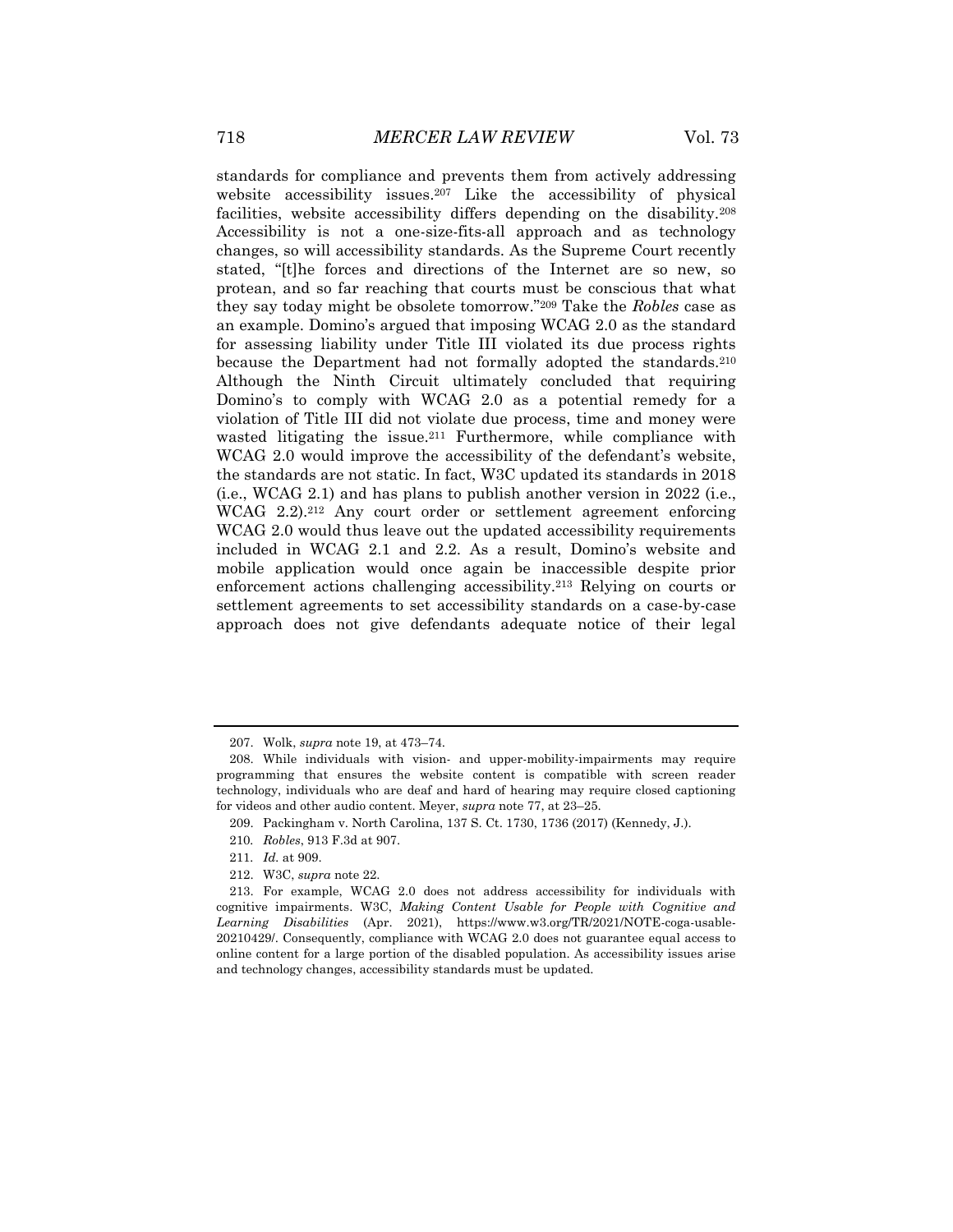obligations or provide the flexibility necessary to ensure website accessibility evolves with changing technology.<sup>214</sup>

The absence of clear rules also means that businesses are reacting to website accessibility challenges rather than actively seeking to comply with the statute's anti-discrimination requirements. Attempting to retrofit websites with accessibility features after the software and programing framework is already established is much like retrofitting buildings with ramps and guardrails after the foundation is laid and the walls are in place—expensive and time-consuming.<sup>215</sup> Furthermore, launching an inaccessible product and then later altering it to comply with accessibility requirements "is still a glaring form of inequality since people with disabilities are excluded during the time gap between inaccessibility and accessibility."<sup>216</sup> Requiring businesses to design their websites with assistive technologies in mind up front, rather than after the fact, would be more cost effective and ensure equal access to all relevant website features.<sup>217</sup> Nevertheless, the current legal landscape surrounding website accessibility leaves businesses uncertain on their obligations under the law and unable to proactively take steps to ensure equal access to online forums without incurring significant costs.

The lack of clear standards governing website accessibility claims inhibits the consistent and comprehensive protection of rights across disabilities and jurisdictions.<sup>218</sup> The current patchwork approach to securing rights through litigation has resulted in some improvements to website accessibility.<sup>219</sup> But this progress is not enjoyed by all disabled

216*. Id.*

217*. Id.* Wentz explains that retrofitting online websites with accessibility features after the fact increases cost and often fails to address all accessibility issues:

To illustrate the challenges and potential costs that retrofitting for accessibility can produce, retrofitting a simple Tic-Tac-Toe computer game for accessibility resulted in the lines of code growing from 192 to 1,412. This type of retrofit would tend to be time-consuming and costly, compared to a project started with universal access in mind. . . . If the application were designed with accessibility in mind, the design could have more easily addressed this with fewer statements of code.

219*. See, e.g*., *Markett*, 2017 U.S. Dist. LEXIS 115212, at \*6 (requiring that Five Guys make its website accessible).

<sup>214</sup>*. See Blue Apron*, 2017 U.S. Dist. LEXIS 185112, at \*25 ("Uniform regulation in this area would, of course, be preferable to the case-by-case approach required by its absence.").

<sup>215.</sup> Brian Wentz et al., *Retrofitting Accessibility: The Legal Inequality of After-the-Fact Online Access for Persons with Disabilities in the United States*, FIRST MONDAY (Nov. 7, 2011), https://firstmonday.org/article/view/3666/3077.

*Id.*

<sup>218.</sup> Wolk, *supra* note 19, at 474.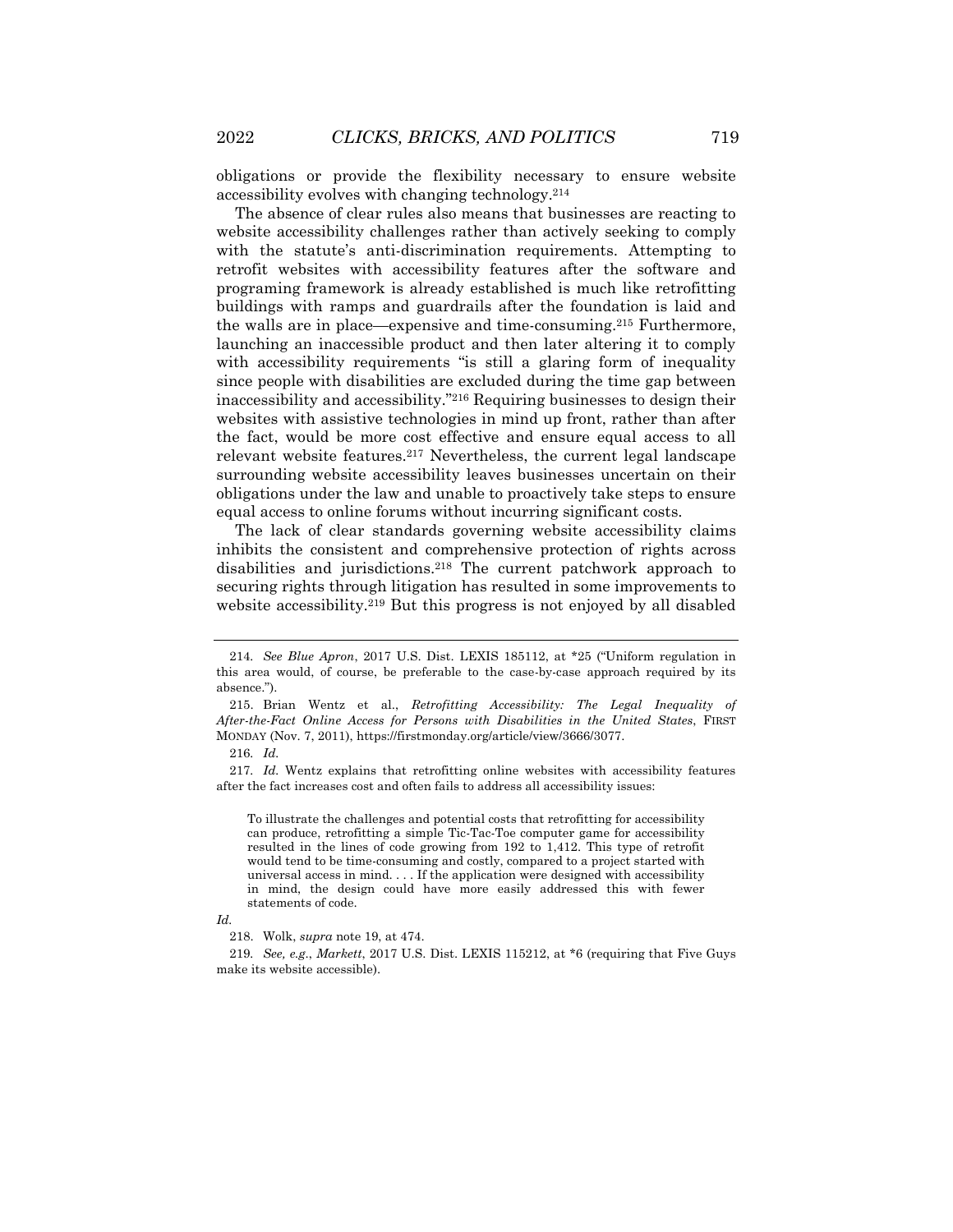individuals.<sup>220</sup> Disabled individuals in New York enjoy much broader protection of rights than disabled individuals in Georgia.<sup>221</sup> Allowing circuits to apply the protections of Title III differently in similar circumstances runs afoul of the purpose of the ADA to provide national, consistent, and clear standards for accessibility.<sup>222</sup> Additionally, relying on litigation to enforce website accessibility standards gives substantial discretion to the Department to enforce its interpretation of the ADA, which further adds to the inconsistency. For example, the Department previously took the position that Title III applies to web-only businesses.<sup>223</sup> However, the Department has altered its position, concluding that Title III applies only to websites associated with brick-and-mortar businesses.<sup>224</sup> Thus, while the Department currently endorses the view that Title III applies to websites—but notably not all websites—there is nothing preventing the Department from further changing its position. The rights of disabled individuals should not fluctuate with changes in administrations. In the absence of clear statutory language requiring the Attorney General to guarantee equal access to websites and other online platforms, the Department can evade its prosecutorial duty by simply declaring that Title III does not apply to intangible spaces.<sup>225</sup>

Lastly, litigation has focused on remedying accessibility issues faced by a subset of the disabled population. The majority of website accessibility claims have focused on accessibility issues related to vision and hearing impairments, ignoring the rights of other disabled individuals.<sup>226</sup> For example, in *Netflix*, the plaintiffs alleged that Netflix's "watch instantly" page was inaccessible because it lacked closed captioning.<sup>227</sup> Following the district court's decision applying Title III's anti-discrimination provisions to web-only businesses, such as

<sup>220</sup>*. See, e.g., Gil*, 993 F.3d at 1270 (denying plaintiffs request that Winn-Dixie alter its website to provide accessible content).

<sup>221</sup>*. Compare Andrews*, 268 F. Supp. 3d at 398, *with Gil*, 993 F.3d at 1270.

<sup>222</sup>*. See* 42 U.S.C. § 12101(b)(2).

<sup>223.</sup> Statement of Interest of the United States of America in Opposition to Defendant's Motion for Judgment on the Pleadings, Nat'l Ass'n of the Deaf v. Netflix, Inc., No. 3:11-cv-30168, at \*6 (D. Mass. May 15, 2012), https://www.ada.gov/briefs/netflix\_SOI.pdf.

<sup>224.</sup> Statement of Interest of the United States of America, Gil v. Winn-Dixie Stores, Inc., No. 16-CV-23020-RN, at \*5 (S.D. Fla. Dec. 12, 2016), https://www.ada.gov/briefs/winn\_dixie\_soi.pdf.

<sup>225.</sup> Wolk, *supra* note 19, at 473.

<sup>226</sup>*. See* Brunner, *supra* note 19, at 190 n.170; Wolk, *supra* note 19, at 475–76.

<sup>227.</sup> 869 F. Supp. 2d at 199.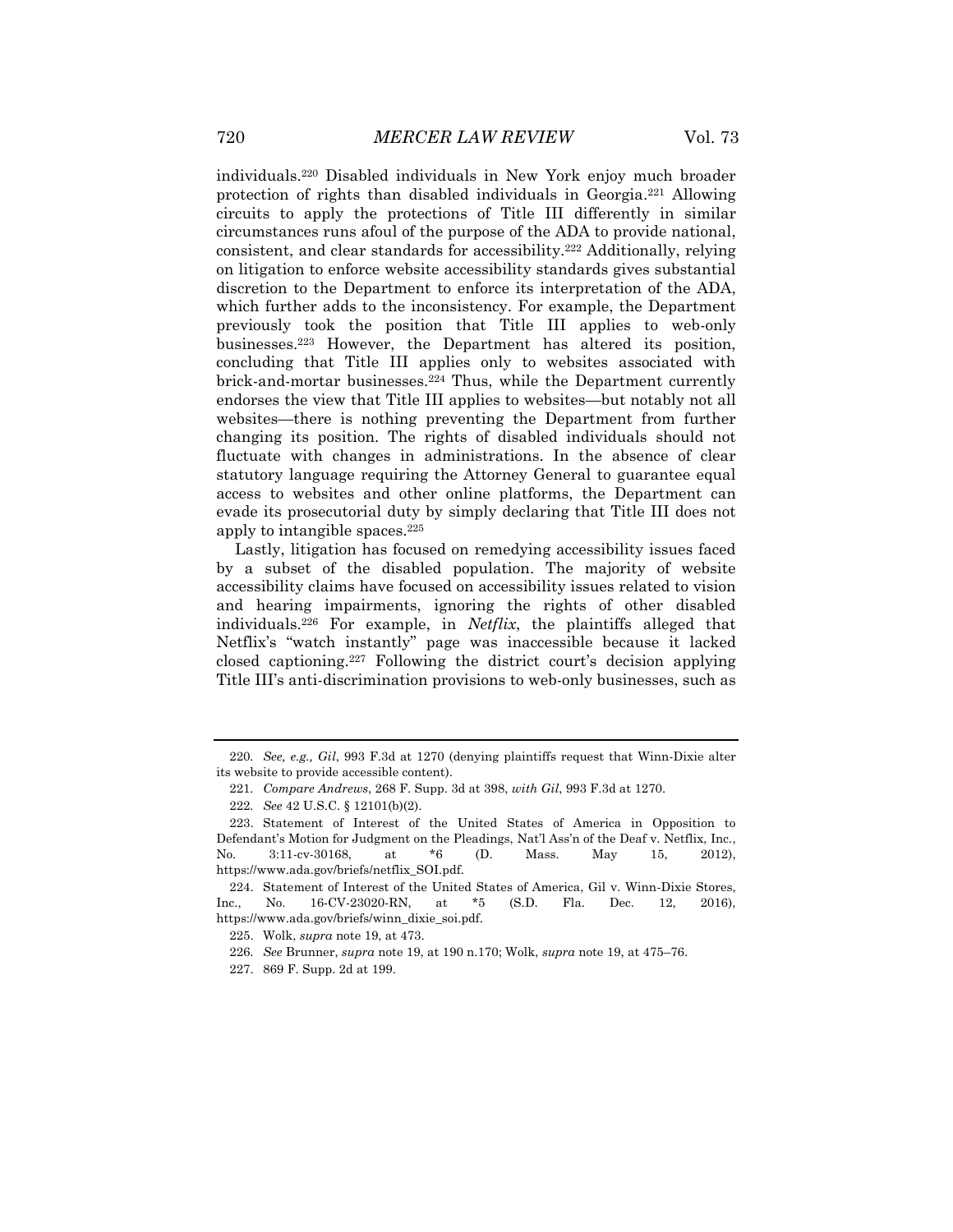streaming services, Netflix entered into a settlement agreement.<sup>228</sup> The agreement required Netflix to update its website to provide closed captioning and train its employees on issues related to closed captioning, but made no mention of education or website alterations for other accessibility issues.<sup>229</sup> Furthermore, the agreement is limited to the specific business subject to the enforcement action. Although the settlement agreement with Netflix was a step in the right direction, it did not remedy accessibility issues faced by individuals with other types of disabilities or ensure equal access to content on other streaming services.

The ADA was designed to guarantee individuals with disabilities equal access to a host of private and public activities, services, and facilities.<sup>230</sup> But the current approach to website accessibility only targets a subset of websites and addresses accessibility issues among a subset of disabilities.<sup>231</sup> This piecemeal litigation landscape, which has resulted in divergent approaches to evaluating website accessibility across circuits, is not adequately protecting the rights of disabled Americans. Scholars and jurists recognize that website accessibility caselaw is a mess and a host of different solutions have been proposed to remedy the pervasive problems in the current approaches to website accessibility claims.<sup>232</sup> Overall these proposed solutions fall into three general categories: adopting a broad interpretation of statutory text, promulgating regulations, or amending the text of the ADA.

#### VIII. PROPOSED SOLUTIONS

Scholars have proposed three remedies to the problem of website inaccessibility. First, some scholars argue that courts should adopt an

<sup>228.</sup> Consent Decree, Nat'l Ass'n of the Deaf v. Netflix, Inc., No. 11-30168-MAP, at § 3(b) (D. Mass. Oct. 10, 2012).

<sup>229</sup>*. Id.* For example, cognitive disabilities have been largely left out of website accessibility claims. W3C is in the process of updating its standards to include accessibility criteria targeted at addressing cognitive disabilities, illustrating the need to provide accessible technologies for these individuals. *Supra* note 208.

<sup>230.</sup> 42 U.S.C. § 12101(b)(2).

<sup>231</sup>*. See supra* text accompanying notes 207–229.

<sup>232</sup>*. See, e.g.*, Moberly, *supra* note 115, at 1004 (arguing that circuits should all adopt the nexus approach); Meyer, *supra* note 77, at 29 (arguing that the text of the ADA should be amended); Claeyssen, *supra* note 6, at 1542–44 (arguing that courts should interpret Title III to regulate web-only businesses); Nikki D. Kessling, *Why the Target "Nexus Test"*  Leaves Disabled Americans Disconnected: A Better Approach to Determine Whether *Private Commercial Websites Are "Places of Public Accommodation*,*"* 45 HOUS. L. REV. 991, 1024 (2008) (arguing for a "commerce and character" based approach to evaluating websites under the ADA).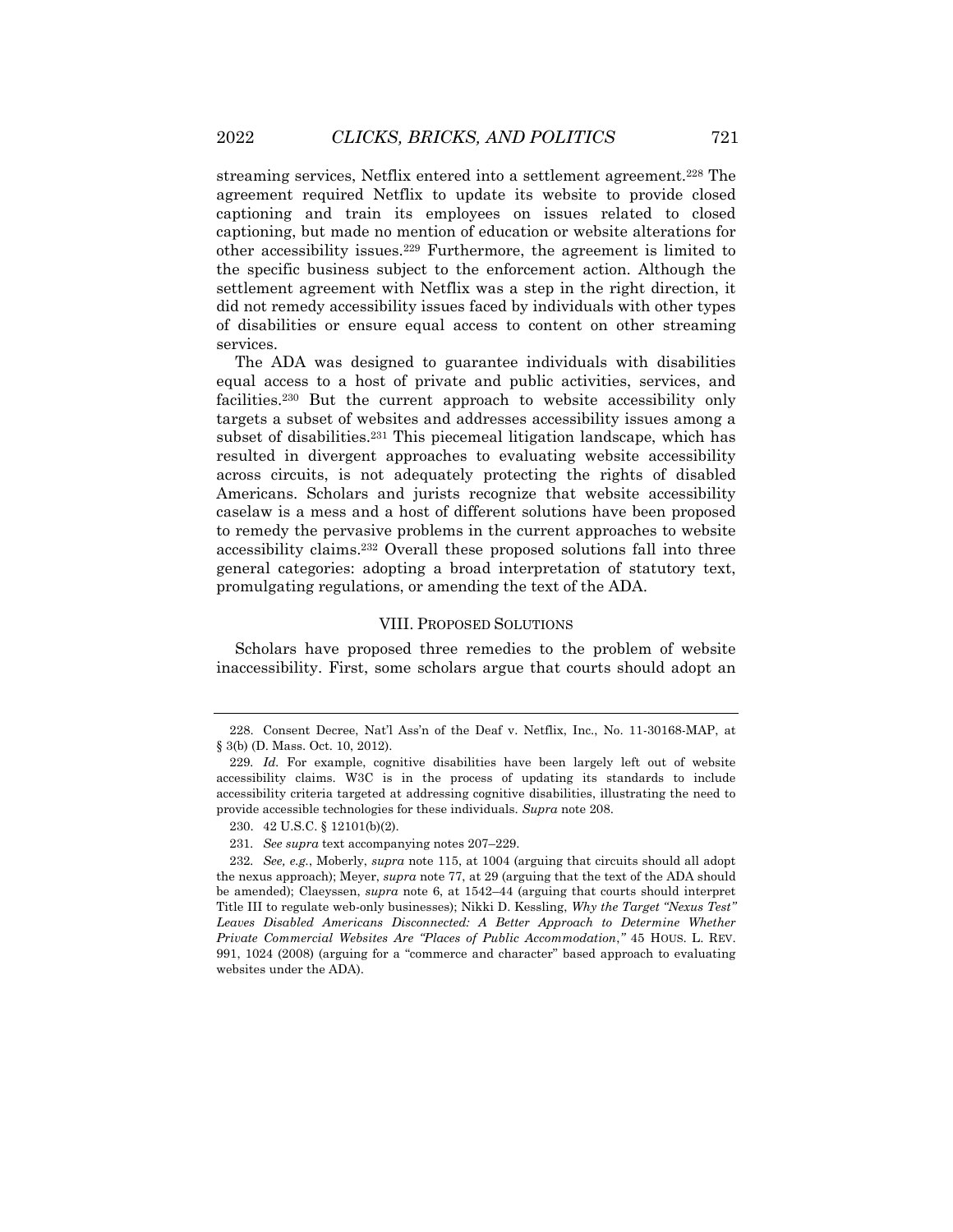expansive interpretation of the current text of the ADA to incorporate all websites within the purview of its anti-discrimination provisions.<sup>233</sup> Second, other scholars argue that that the Department should issue regulatory guidance that clarifies the ADA's application to websites and sets out comprehensive standards to determine whether a website is accessible.<sup>234</sup> Third, additional scholars argue that the text of the ADA should be amended to incorporate provisions specifically regulating websites.<sup>235</sup> The best method to achieve the original goals of the ADA, within the context of the current technological era, is a hybrid approach, where Congress amends the text of the statute to clarify its application to websites and requires the Department to promulgate regulations on website accessibility within a specific timeframe.

#### *A. Judicial Intervention*

For years, advocates have attempted to persuade courts that Title III regulates websites, resulting in two circuit splits and divergent opinions on how the ADA applies to websites. Continuing down this path will only lead to further confusion for two reasons. First, the only way to resolve the two circuit splits through the judicial branch is for the Supreme Court to take up a case and declare a universal interpretation of the text. Even though the issue has been percolating in the lower courts for over twenty years, the Supreme Court has refused to step into the fray. And the Supreme Court's decision to deny cert in the *Robles* case further illustrates that the Court is in no rush to resolve the debate on the applicability of Title III to website accessibility claims.<sup>236</sup> Waiting for the Supreme Court to step in and provide clarity on this issue is, as Hillary Duff once said, "like waiting for rain in this drought. Useless and disappointing."<sup>237</sup> As the Court continues to weigh the pros and cons of stepping into the chaos of website accessibility, online content remains inaccessible, and businesses are no closer to understanding their obligations under the law.

Second, even if the Supreme Court did establish a universal interpretation of the text, it would not remedy the problem of insufficient standards defining accessibility. The confusion surrounding

<sup>233</sup>*. See, e.g*., Shani Else, *Courts Must Welcome the Reality of the Modern World: Cyberspace Is A Place Under Title III of the Americans with Disabilities Act*, 65 WASH. & LEE L. REV. 1121, 1155 (2008).

<sup>234</sup>*. See, e.g*., Albani, *supra* note 4, at 111.

<sup>235</sup>*. See, e.g*., Wolk, *supra* note 19, at 472.

<sup>236</sup>*. Domino's Pizza, LLC v. Robles*, 140 S. Ct. 122 (2019) (denying Domino's petition for writ of certiorari).

<sup>237.</sup> A Cinderella Story (Warner Bros. Pictures 2004).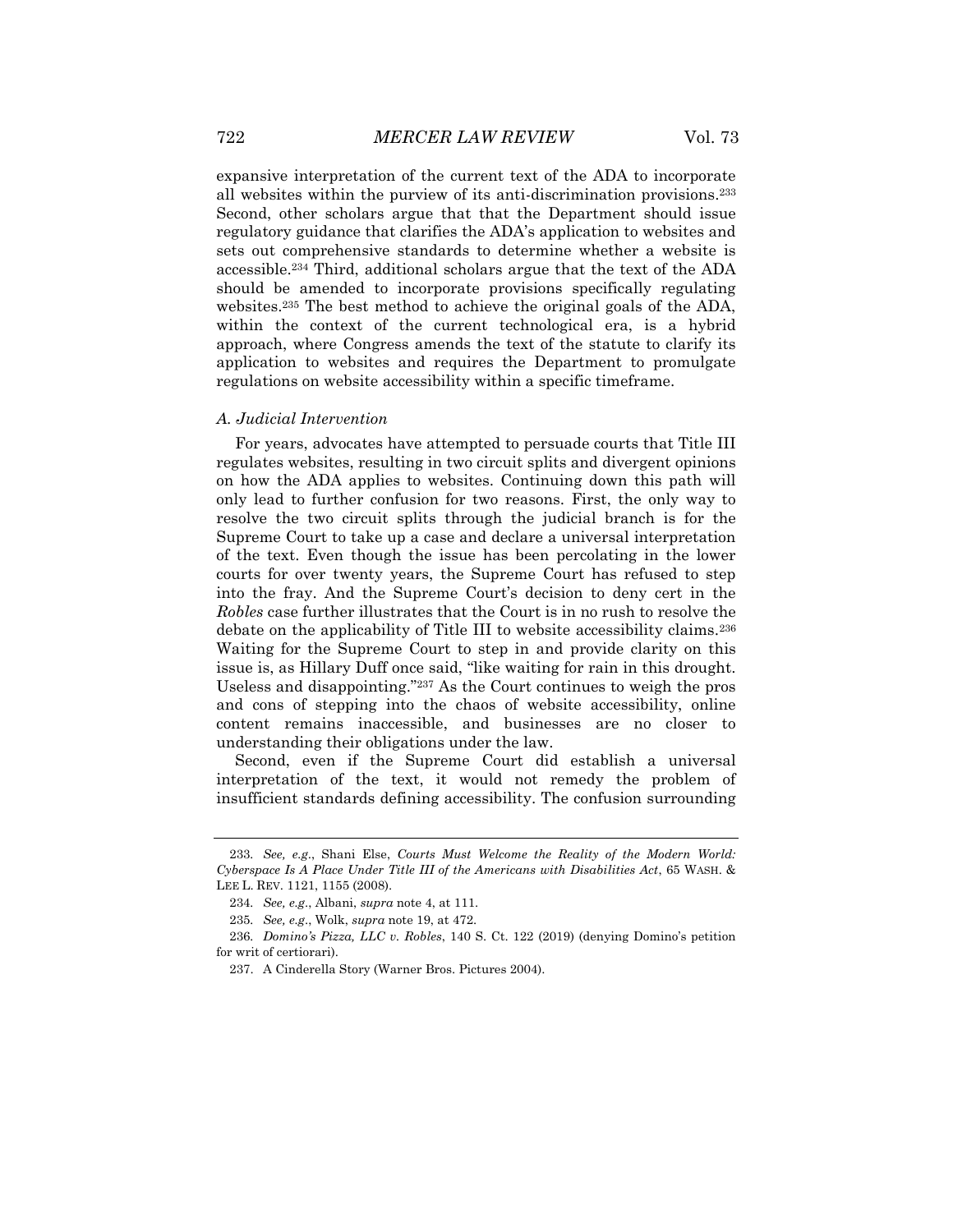the standards applicable to website accessibility claims under Title II illustrates that the solution to the circuit split in Title III claims is not further judicial interpretation. Although the issue is relatively new, courts are in agreement that Title II includes websites within its mandate.<sup>238</sup> Nevertheless, confusion abounds on the specific standards and guidelines public entities must follow to comply with Title II's accessibility requirements.<sup>239</sup> In the absence of clear legal definitions on accessibility in the digital context, courts consistently require that claims proceed to trial in order to resolve disputes as to the exact meaning of accessibility.<sup>240</sup> Judicial confusion on the standards to adjudicate website accessibility claims under Title II illustrates that even if courts were to agree that Title III applies to websites that would not resolve the underlying problem—the lack of clear standards applicable to websites. Creating standards to determine whether a website has complied with Title III's accessibility requirements is a job for the legislative or executive branch. Like the physical accessibility standards outlined in the statute, Congress needs to clarify the application of the ADA to websites and delegate authority to the Department to set specific accessibility standards applicable to websites and emerging technologies.

#### *B. Promulgating Regulations or Amending the Text of the Statute*

Some scholars assert that promulgating regulations or amending the text of the statute could remedy the current chaos of website accessibility caselaw. However, while regulations or an amendment to the text would improve website accessibility, each avenue alone is insufficient to remedy the entire problem. Relying only on the Department's regulatory authority would not guarantee the application of the ADA to web-only businesses and only amending the text of the statute would not allow for the flexibility necessary to set accessibility standards that evolve with emerging technologies.

The current circuit split over the application of Title III to intangible spaces means that Department regulations related to web-only businesses could be ignored as contrary to the plain meaning of the text. The Supreme Court's decision in *Chevron v. National Resource Defense Council*, <sup>241</sup> held that regulations promulgated under statutory authority are afforded increased deference.<sup>242</sup> However, courts are not

<sup>238</sup>*. See supra* note 52.

<sup>239</sup>*. See supra* Part V.

<sup>240</sup>*. See supra* Part V.

<sup>241.</sup> 467 U.S. 837 (1984).

<sup>242</sup>*. Id.* at 844.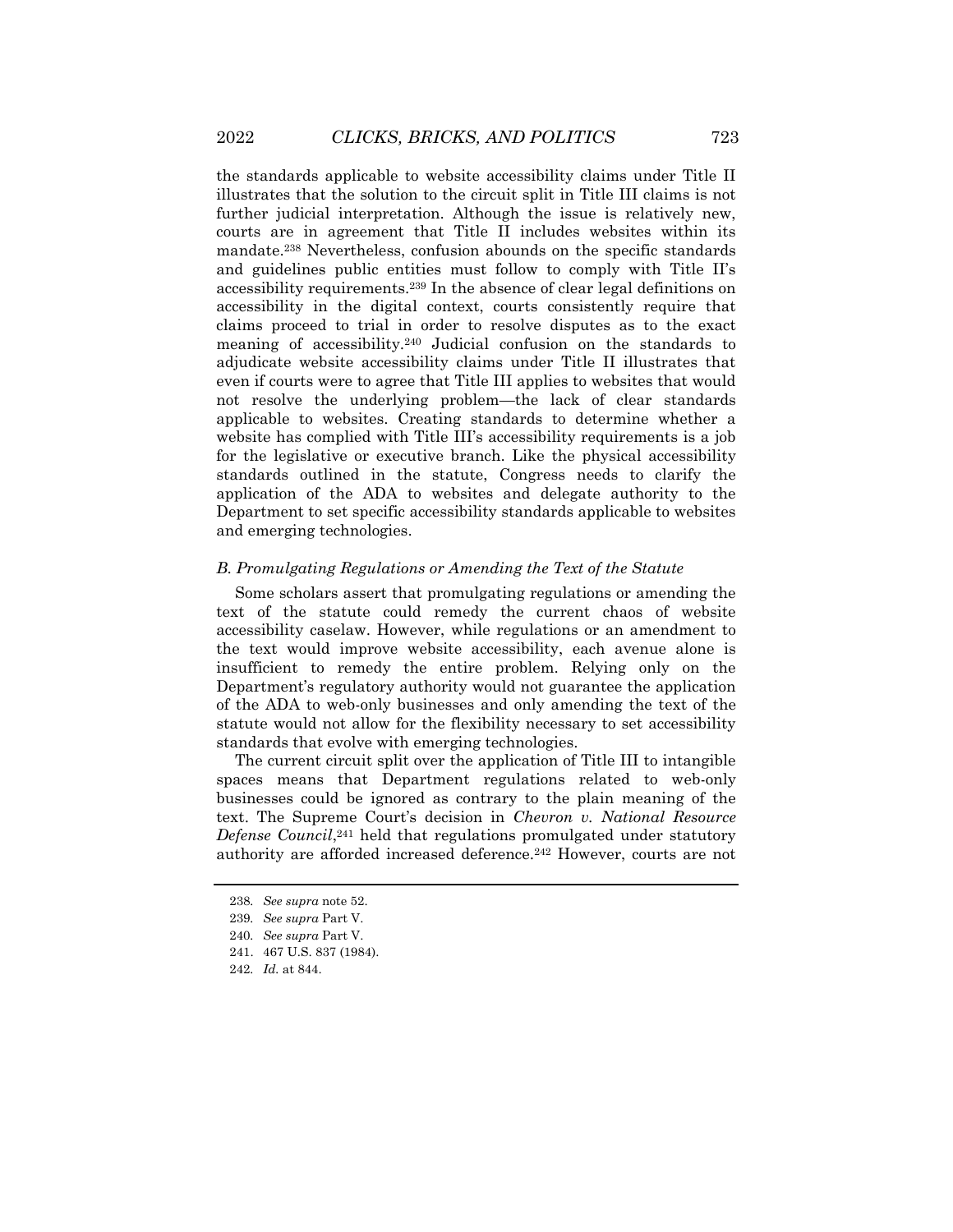required to defer to the agency interpretation if such an interpretation is "manifestly contrary" to the plain meaning of the statute.<sup>243</sup> Congress delegated authority to the Department to promulgate regulations; thus these regulations are given heightened deference.<sup>244</sup> Nevertheless, courts have already interpreted the plain meaning of Title III to exclude web-only businesses.<sup>245</sup> This conclusion could be used by courts to ignore Department regulations requiring web-only businesses to comply with accessibility standards, as manifestly contrary to the plain meaning of the text of Title III.<sup>246</sup>

The Third, Sixth, Ninth, and Eleventh Circuits have all concluded that Title III only applies to physical, tangible spaces based on the plain meaning of the text.<sup>247</sup> For example, in *Gil*, the Eleventh Circuit explicitly stated that the text was "unambiguous and clear," that Title III applied only to tangible spaces and not websites alone, excluding web-only businesses from the ADA's obligations.<sup>248</sup> Regulations requiring web-only businesses to conform to Title III's accessibility requirements would conflict with these circuits' interpretation of the plain, unambiguous meaning of the text. Applying Title III's anti-discrimination requirements to web-only businesses is necessary to ensure disabled individuals can meaningfully participate in online spaces. However, the current circuit split over the application of Title III to intangible spaces means that Department regulations could be invalidated as contrary to the plain meaning of the text.<sup>249</sup> Regulations on their own are thus insufficient to ensure the accessibility of all websites, regardless of the website's connection to a physical space.

248*. Gil*, 993 F.3d at 1277.

249. Additionally, the Supreme Court's ruling in *National Cable & Telecommunications Association v. Brand X Internet Services*, held that if a court concludes a statute is "unambiguous" then the court's interpretation "trumps an agency construction otherwise entitled to *Chevron* deference." 545 U.S. 967, 982 (2005). In circuits where the court has held that the statute is clear, the agency regulation adopting a contrary approach would not even be entitled to *Chevron* deference. *Id*. Thus, in the Eleventh Circuit, where the court has unequivocally held that Title III does not apply to web-only businesses based on the "unambiguous" interpretation of the statute, contrary regulations from the Department would not be analyzed under *Chevron*. *Gil*, 993 F.3d at 1277.

<sup>243</sup>*. Id.*

<sup>244.</sup> 42 U.S.C. § 12186(b) (2008).

<sup>245</sup>*. E.g.*, *Gil*, 993 F.3d at 1276.

<sup>246.</sup> Ford v. Schering-Plough Corp., 145 F.3d 601, 613 (3d Cir. 1998); *Parker*, 121 F.3d at 1012 n.5.

<sup>247</sup>*. Weyer*, 198 F.3d at 1114; *Parker*, 121 F.3d at 1011 n.3; *Ford*, 145 F.3d at 613; *Gil*, 993 F.3d at 1277.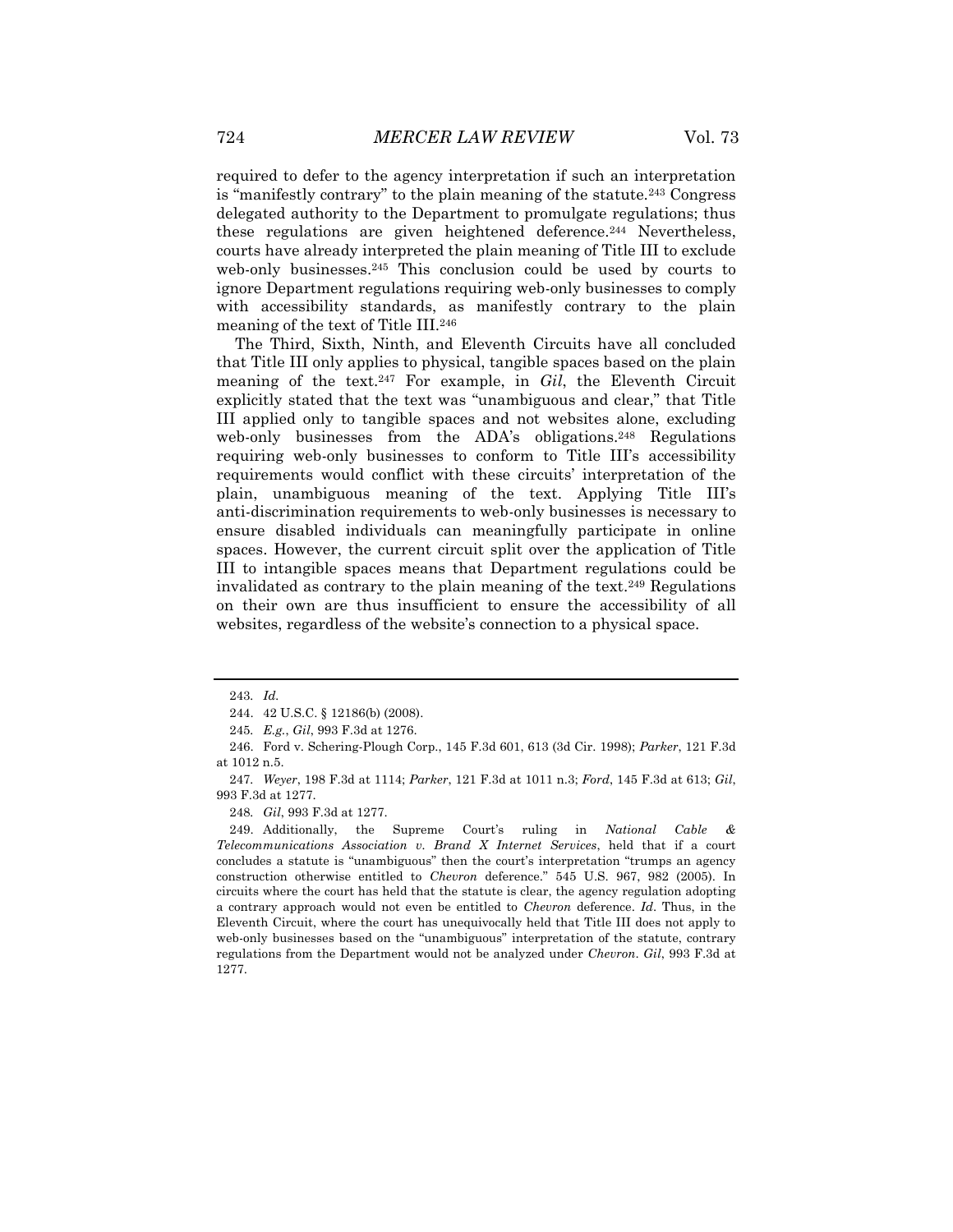Similarly, amending the text of the statute would clarify the application of Title III to websites but would not solve the problem of specific standards on website accessibility. As demonstrated by the Title II caselaw, courts need clear, consistent guidelines to analyze whether an entity's website is accessible under the ADA.<sup>250</sup> While Congress could adopt specific accessibility standards, such as the Web Content Accessibility Guidelines (WCAG), delegating rulemaking authority to the Department on the issue of website accessibility would be preferable for two reasons.

First, the Department possesses the specialized knowledge and expertise to create the appropriate standards on website accessibility. Working to make digital spaces accessible requires expert knowledge and skill. Getting Congress up to speed on the particulars of website accessibility would be a time-consuming and repetitive process when the attorneys at the Department already possess the requisite knowledge to promulgate appropriate standards.

Second, regulations set by the Department would provide greater flexibility as technology changes. Websites and other digital spaces are constantly changing. W3C has updated its accessibility standards three times within the last thirteen years, illustrating the rapidly changing environment of digital accessibility.<sup>251</sup> The notice and rulemaking process was designed to be flexible and enable executive agencies to adjust regulations and guidance as technology changes. While Congress could codify specific standards, the legislative process is cumbersome and difficult. As technology changes and the standards become outdated, disabled individuals would suffer as new content becomes once again inaccessible. While Congress cannot easily respond to quick technological developments, the regulation process is poised to adapt to changing circumstances. Thus, delegating authority to the Department to promulgate regulations as new technologies emerge would ensure that disabled individuals are never relegated to second-class digital citizens.

### *C. Hybrid Approach: Amending the Text of the Statute and Promulgating Regulations*

The best method to bridge the digital divide is a hybrid approach combining textual amendments and delegating rulemaking authority. Congress should amend the text of the ADA to clarify its application to digital spaces, such as websites, mobile applications, and other online

<sup>250</sup>*. See supra* text accompanying notes 58–66.

<sup>251.</sup> W3C, *supra* note 22.